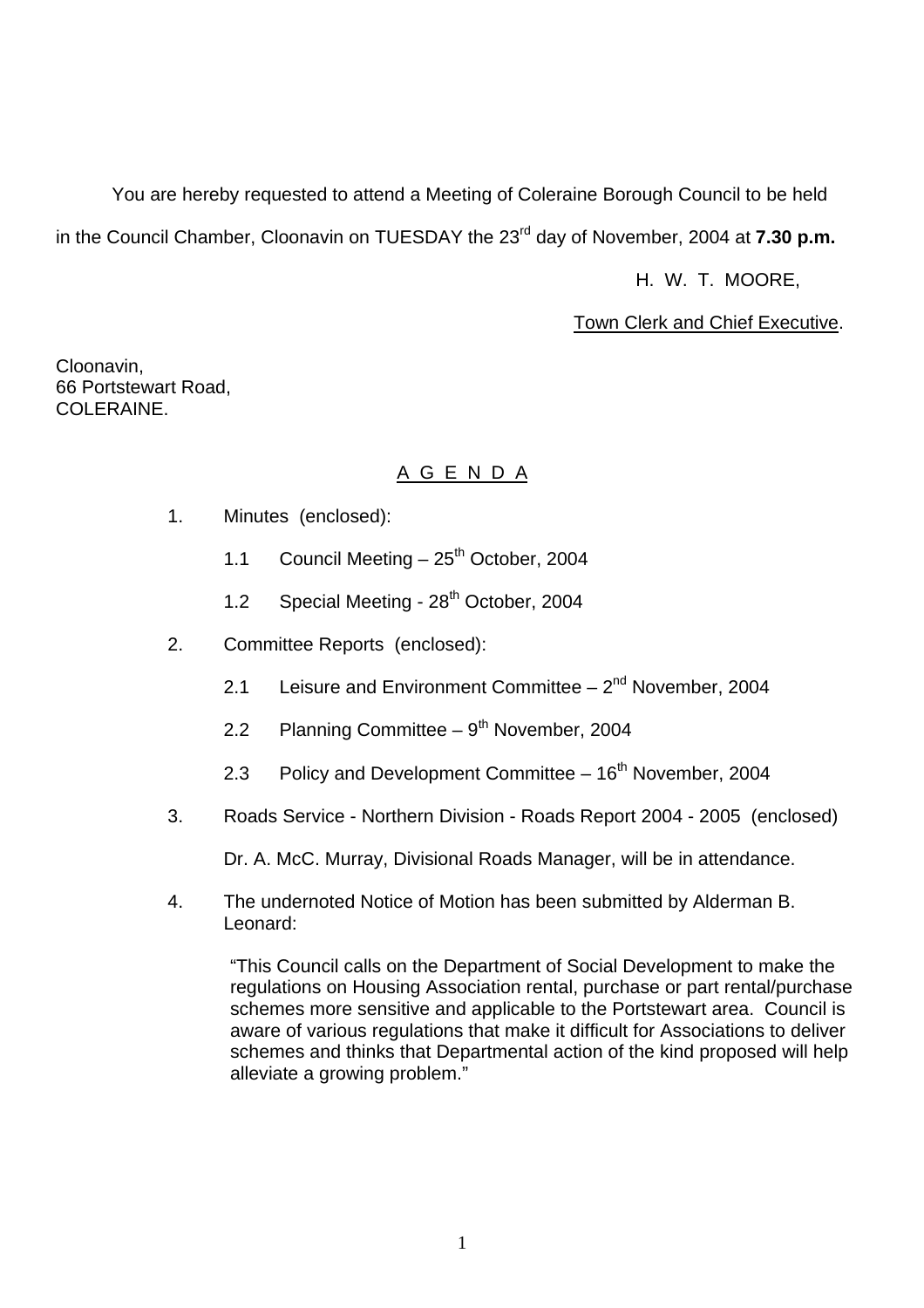"This Council calls on the Minister for Social Development to establish, as a matter of urgency, a working group to take forward the recommendations of the Northern Ireland Affairs Committee report into the provision of Social Housing in Northern Ireland, which found that the lack of adequate provision is at crisis stage."

- 6. Tenders
	- (a) Architectural Services East Strand Amenity Block (Report enclosed)
	- (b) Coleraine Marina
- 7. Consultation List (enclosed)
- 8. Correspondence
- 9. Documents for Sealing

# **Enclosed for Information:**

- (a) Minutes of the Northern Health and Social Services Council dated 6<sup>th</sup> October, 2004
- (b) Northern Investing for Health Partnership Health Improvement Plan (HIP) 2004/05 Update
- (c) Chief Executive's Report on International City/County Management Association 90<sup>th</sup> Annual Conference

To: Each Member of Council. 19th November, 2004.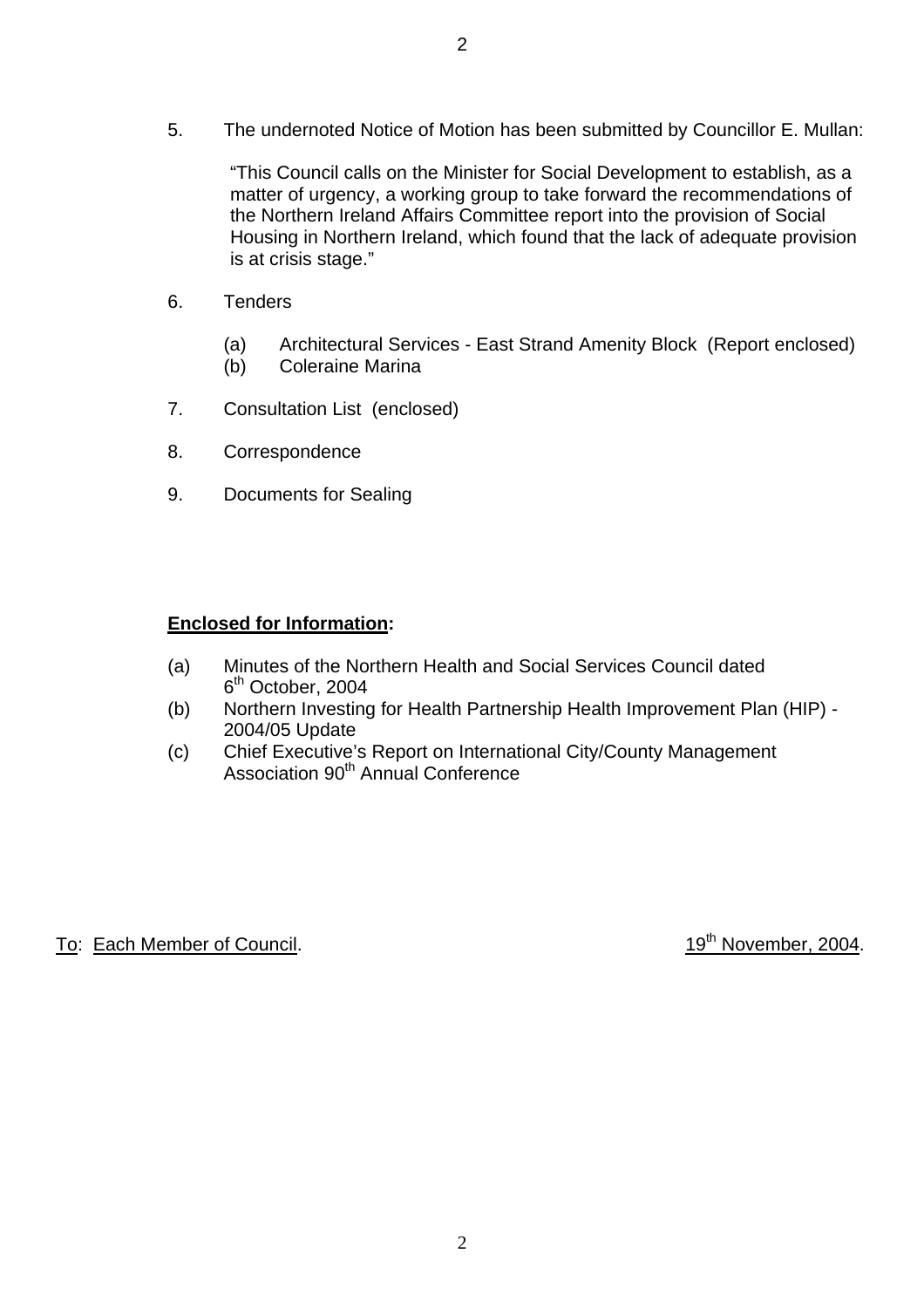# **COLERAINE BOROUGH COUNCIL**

Minutes of proceedings of Coleraine Borough Council held in the Council Chamber, Cloonavin on Tuesday, 26<sup>th</sup> October, 2004 at 7.00 p.m.

| Convened:       | As per Notice attached                                                                                                                                                                                |                                                                                                                                       |
|-----------------|-------------------------------------------------------------------------------------------------------------------------------------------------------------------------------------------------------|---------------------------------------------------------------------------------------------------------------------------------------|
| <u>Present:</u> | The Mayor, Councillor R. A. McPherson, in the Chair                                                                                                                                                   |                                                                                                                                       |
|                 | The Deputy Mayor, Alderman W. J. McClure                                                                                                                                                              |                                                                                                                                       |
|                 | <u>Aldermen</u>                                                                                                                                                                                       |                                                                                                                                       |
|                 | E. T. Black (Mrs.)<br>$($ ltems 2.2.1 $-$ 13.0)                                                                                                                                                       | W. T. Creelman<br><b>B.</b> Leonard                                                                                                   |
|                 | <b>Councillors</b>                                                                                                                                                                                    |                                                                                                                                       |
|                 | C. S. Alexander (Ms.)<br>O. M. Church (Mrs.)<br>J. J. Dallat<br>T. J. Deans<br>E. P. Fielding (Mrs.)<br>N. F. Hillis<br>E. A. Johnston (Mrs.)<br>W. A. King<br>D. McClarty<br>(Items $2.2.1 - 13.0$ ) | G. L. McLaughlin<br>A. McQuillan<br>E. M. Mullan<br>(Items $2.2.1 - 13.0$ )<br>R. D. Stewart<br>W. J. Watt<br>(Items $2.2.1 - 13.0$ ) |

# **Officers in**

 **Attendance:** Town Clerk and Chief Executive, Director of Corporate Services, Director of Environmental Health, Director of Leisure Services, Director of Technical Services and Administrative Assistant

 **Apologies:** Alderman Mrs. Armitage and Councillors Barbour and Bradley

#### **1.0 MINUTES**

The Minutes of the Council Meeting of  $28<sup>th</sup>$  September, 2004 and the Special Meetings of  $30<sup>th</sup>$  September, 2004, 6<sup>th</sup> October, 2004 and 11<sup>th</sup> October, 2004 were confirmed and signed.

Matters arising:

Proposals (6.0)

1.1 Council Meeting –  $28^{th}$  Councillor Ms. Alexander requested and members September, 2004 agreed that it be recorded that she had made the agreed that it be recorded that she had made the Portballintrae Regeneration following proposal at the Council Meeting:

> That Council prioritise the provision of a community centre for Portballintrae.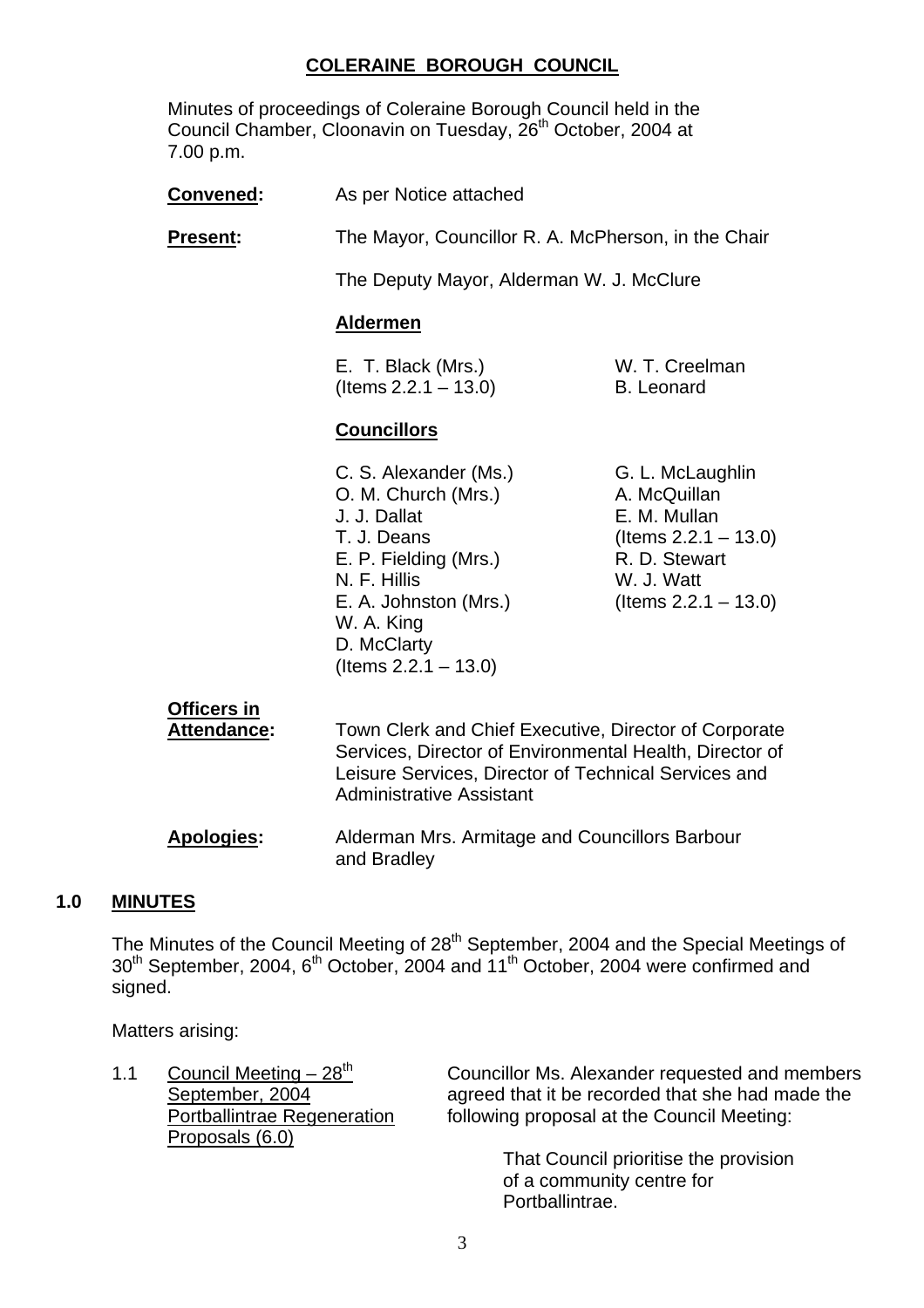1.2 Special Meeting Consideration was given to the draft Response 11<sup>th</sup> October, 2004 in connection with the Reform of Domestic Rating System in Northern Ireland.

> It was agreed that this form the basis for Council's response.

# **2.0 COMMITTEE REPORTS**

- 
- 

2.1 Leisure and Environment The Chairman, Councillor McQuillan, moved the Committee adoption of the Leisure and Environment Committee Report; this was duly seconded by Councillor Stewart and agreed.

2.2 Planning Committee The Chairman, Councillor King, moved the adoption of the Planning Committee Report; this was duly seconded by Councillor Mrs. Church.

Matters arising:

 2.2.1 Notice of Motion The undernoted Notice of Motion had been referred to Council by the Planning Committee:

> "That the Planning Committee rescind its decision of 14<sup>th</sup> September, 2004 in respect of planning application C/2003/1357/F. We call upon the Planning Committee to support the Planning Department's recommendation to refuse this application in respect of the unacceptable density proposed in the application."

 The Town Clerk and Chief Executive reminded members of the background to the Notice of Motion.

 Mr. B. O'Neill, applicant and Mr. A. Irwin, GM Design Associates, addressed Council and described the proposal.

 Dr. P. Gilmore addressed Council and voiced objections to the application in relation to density and height of the dwellings.

 Following discussion the Motion was put to the Meeting and on a request for a recorded vote the members voted thus:

 **For:** Alderman Leonard Councillors Ms. Alexander, Dallat, McClarty, McLaughlin and Mullan (6)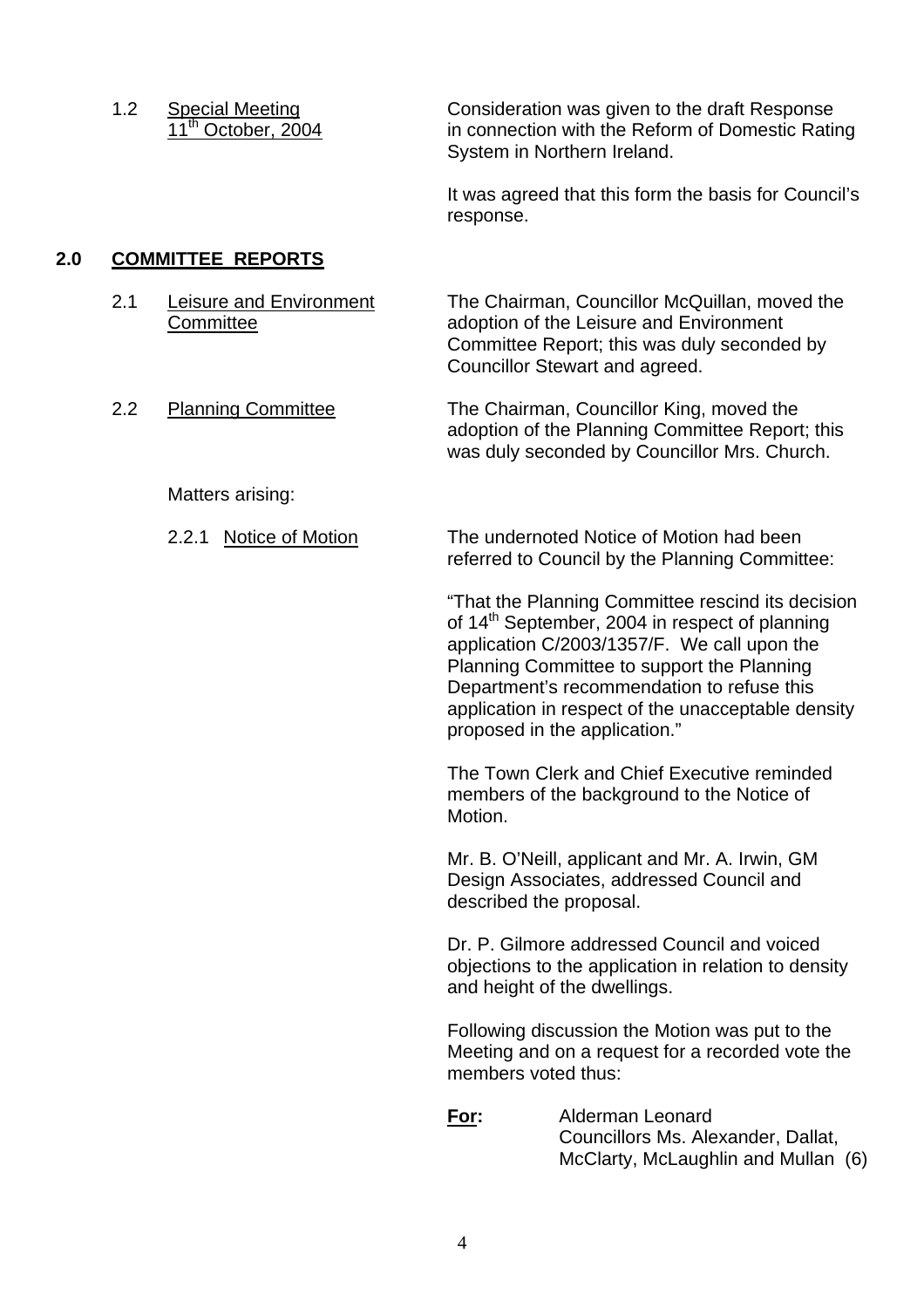**Against:** The Deputy Mayor Aldermen Mrs. Black and Creelman Councillors Mrs. Church, Deans, Mrs. Fielding, Hillis, Mrs. Johnston, King, McQuillan, Stewart and Watt  $(12)$ 

# **Abstent-**

**ion:** The Mayor (1)

 The Motion was lost, six members voting in favour and twelve members voting against.

The Committee Report was then adopted.

# **3.0 POST PRIMARY EDUCATION REVIEW**

 The Mayor welcomed Mr. G. Topping, Chief Executive, North Eastern Education and Library Board who was in attendance to address Council on the Post Primary Education Review.

 Mr. Topping presented a summary of the Board's report on the Review highlighting the following key issues:

- Schools in Coleraine Borough Council area Facts and figures
- Demography
- Population Projections
- Secondary:Grammar Ratios
- Performance comparisons
- Curricular Disparity
- Costello Report
- Entitlement Framework
- Admission Arrangements Proposed Changes
- Implementation

 A full discussion ensued during which Mr. Topping answered various members' questions.

The Mayor thanked Mr. Topping for his informative presentation.

# **4.0 COMMITTEE REPORT**

| 4.1 | Policy and Development<br>Committee | The Vice Chairman, Councillor Deans, moved the<br>adoption of the Policy and Development<br>Committee Report; this was duly seconded by<br>Councillor King. |
|-----|-------------------------------------|-------------------------------------------------------------------------------------------------------------------------------------------------------------|
|     | Matters arising:                    |                                                                                                                                                             |
|     | 4.1.1 Northern Area Plan -          | Consideration was given to the Town Clerk and                                                                                                               |

4.1.1 Northern Area Plan - Consideration was given to the Town Clerk and Postponement of Chief Executive's Report on the Northern Area Publication Plan – Postponement of Publication (previously supplied).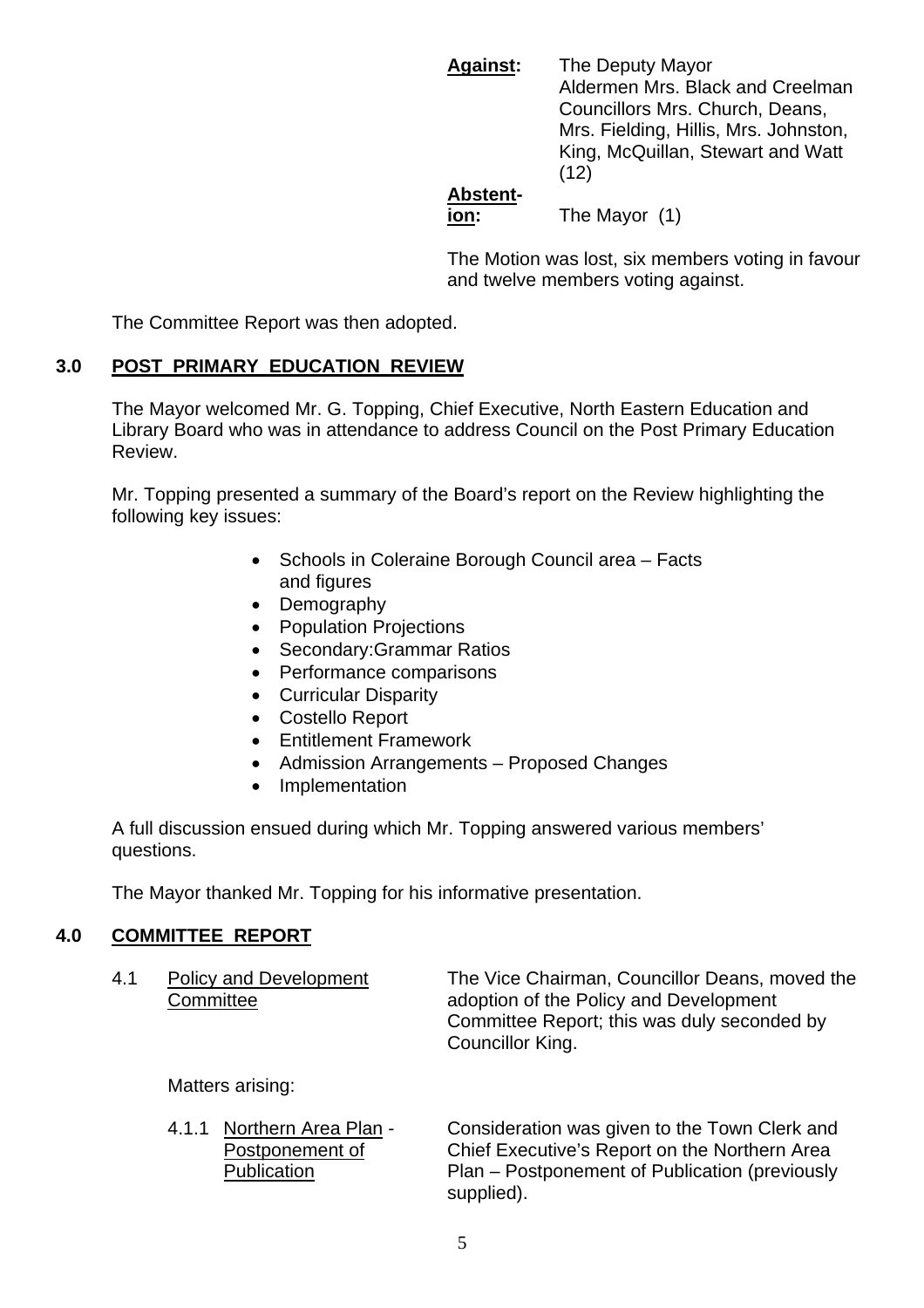The letter from the Chief Executive of the Planning Service and the related press release from the Minister for the Environment, Angela Smith, indicated that in an effort to optimize staff resources to address the considerable backlog of work, in the area of development control, other areas of planning service activity were being put 'on hold' for a period of months.

 Following discussion it was proposed by Councillor McClarty, seconded by Councillor Dallat and agreed:

- 1. That Council make representation to the Minister for the Environment or the Secretary of State on behalf of the four Councils in the area.
- 2. That Council seek Senior Counsel's opinion regarding the possibility of initiating a judicial review.

 The Town Clerk and Chief Executive was asked to include Community Planning on the next agenda for the Balanced Communities Review Group.

The Committee Report was then adopted.

#### **5.0 TENDERS**

 5.1 Antrim Gardens, Portrush Consideration was given to the Director of Leisure Services' Report on Tenders – Antrim Gardens, Portrush (circulated to each member).

Nine tenders had been received as follows:

 It was proposed by Councillor Dallat, seconded by

Councillor Stewart and agreed:

That Council accept the

lowest tender

from P Scullion Construction Ltd. in

 1. P Scullion Construction Ltd. £255,487.94 2. Kennedy Quarries Ltd. £261,059.00 3. T D McKane & Son £261,772.00 4. Newtownstewart Construction £279,970.00 5. W & H Alexander **£286,962.17**  6. R J Maxwell £297,765.00 7. Boyd Landscapes **E299,144.70**  8. Patrick Bradley £319,350.00 9. B Mullan & Sons £387,880.00

> the sum of £255,487.94, as recommended by the Consultants, subject to confirmation of grant offer.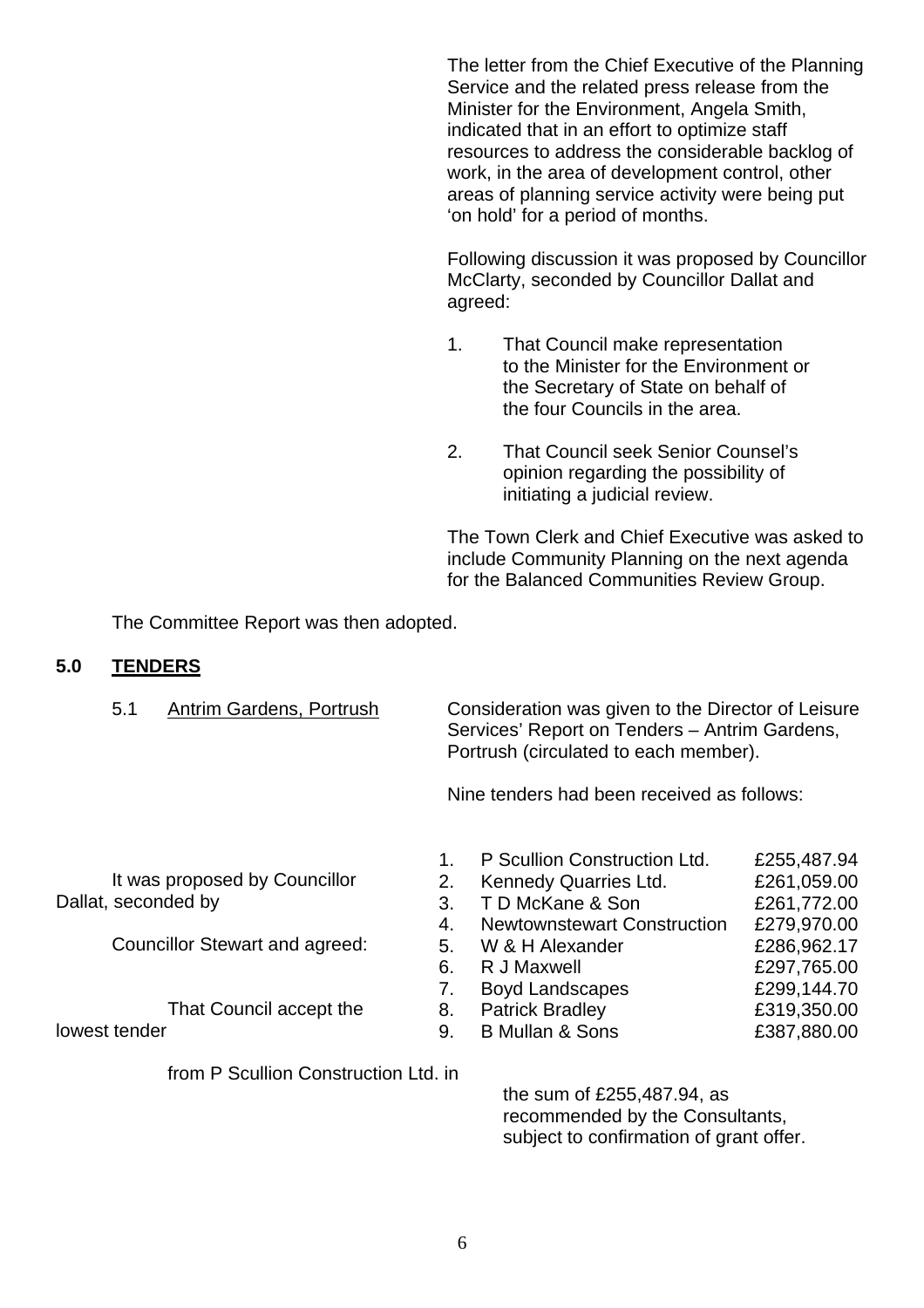|                             | 5.2<br><b>Extension to Kilrea Town</b><br><u>Hall</u> |                                       | Consideration was given to the Director of<br>Technical Services' Report on Tenders -<br>Extension to Kilrea Town Hall (previously<br>supplied). |                                           |            |
|-----------------------------|-------------------------------------------------------|---------------------------------------|--------------------------------------------------------------------------------------------------------------------------------------------------|-------------------------------------------|------------|
|                             |                                                       |                                       |                                                                                                                                                  | Six tenders had been received as follows: |            |
|                             |                                                       | It was proposed by Councillor Dallat, | 1.                                                                                                                                               | J Arthur (Joinery) Coleraine              | £16,250.00 |
| seconded by                 |                                                       | 2.                                    | Higgins Construction, Garvagh                                                                                                                    | £23,975.00                                |            |
| Councillor Watt and agreed: |                                                       | 3.                                    | J S Dunlop Ltd, Ballymoney                                                                                                                       | £24,964.00                                |            |
|                             |                                                       | 4.                                    | S M Oliver & Sons, Coleraine                                                                                                                     | £29,112.00                                |            |
|                             |                                                       |                                       | 5.                                                                                                                                               | Duneane Contracts, Randalstown            | £29,750.00 |
| tender                      | That Council accept the lowest                        |                                       | 6.                                                                                                                                               | Joyce Contractors, Randalstown            | £35,187.73 |
|                             |                                                       | from J Arthur (Joinery) Coleraine in  |                                                                                                                                                  | the sum of £16,250.00.                    |            |

# **6.0 CONSULTATION LIST**

 The following consultation papers had been received and were available for members who wished to consider making a response:

- (i) Department of the Environment "Proposed Amendments to The Motor Vehicle Testing Regulations (Northern Ireland) 2004 and The Goods Vehicles Testing Regulations (Northern Ireland) 2004" Comments due by: 14<sup>th</sup> December, 2004
- (ii) Health and Safety Executive for Northern Ireland Consultative Document : "Proposals for Control of Major Accident Hazards (Amendment) Regulations (Northern Ireland) 2005" Comments due by: 17<sup>th</sup> December, 2004
- (iii) Department of Health, Social Services and Public Safety "Residential Homes - Registration & Inspection Standards" Comments due by: 20<sup>th</sup> December, 2004
- (iv) Department of the Environment "Proposed Motor Vehicles (Construction and Use) (Amendment) Regulations (Northern Ireland) 1999" Comments due by: 21<sup>st</sup> December, 2004

# **7.0 DEPARTMENT OF EDUCATION**

 Read letter from the Minister with responsibility for Education in reply to Council's letter regarding autism and the purchase of the Middletown site.

 The Minister assured Council that every effort was being made to progress the opening of the centre and it was envisaged that the centre would officially open in the autumn of 2006.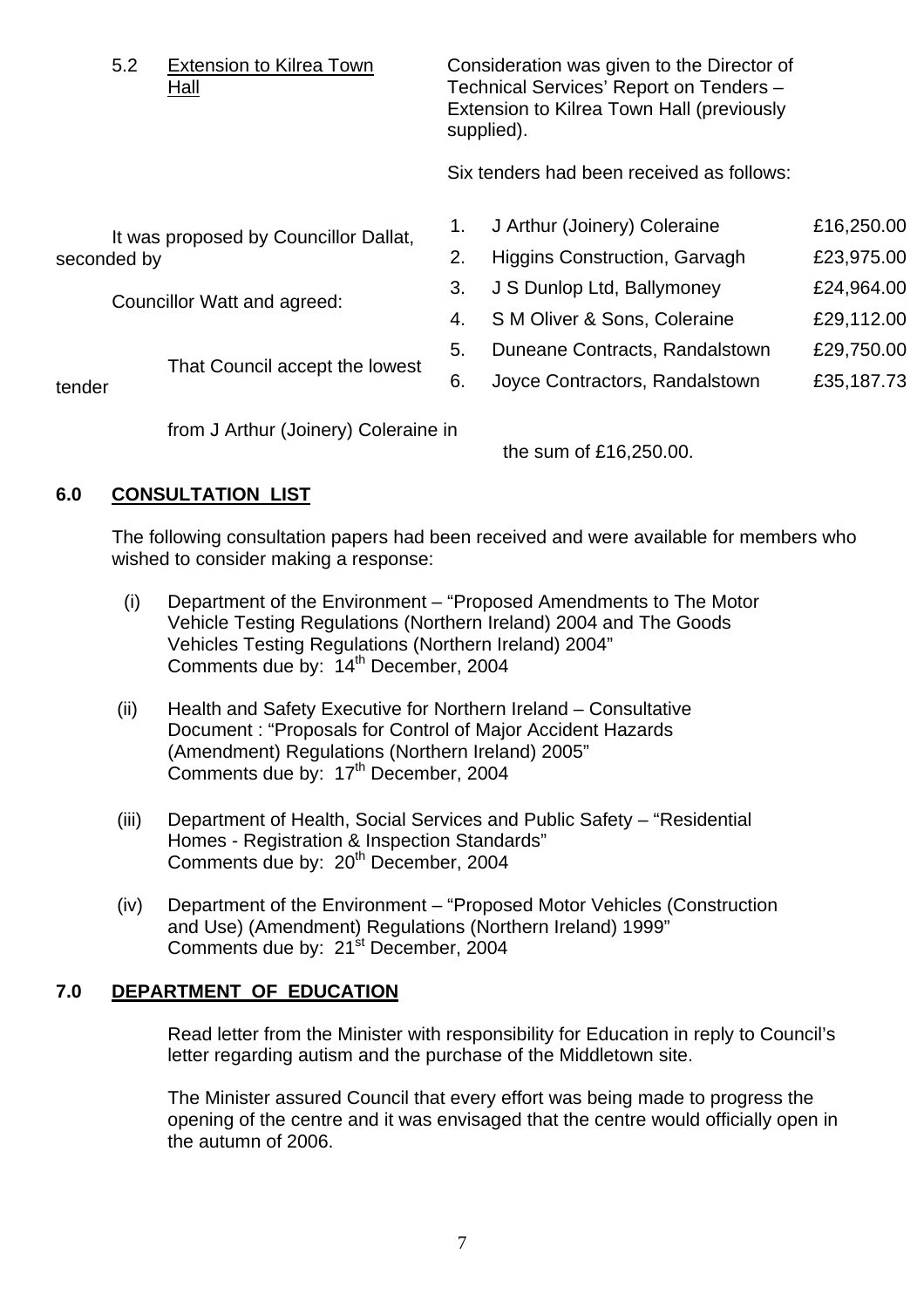Members noted the contents of the letter and it was suggested that the Head of Development Services ascertain what help could be given to local groups to obtain maximum benefit from the centre.

#### **8.0 FREEDOM CEREMONY**

 Read letters of thanks from The Salvation Army and The Society of St. Vincent de Paul regarding the recent presentation of the Freedom of the Borough.

Noted.

# **9.0 51ST WORLD PLOUGHING CONTEST**

 Read letter of thanks from the Chairman of the Northern Ireland Ploughing Association for Council's generosity during the 51<sup>st</sup> World Ploughing Contest.

Noted.

#### **10.0 CONFERENCES/SEMINAR**

 The Town Clerk and Chief Executive informed members of the following Conferences/Seminar:

- The Royal Institution of Chartered Surveyors in Northern Ireland Annual Conference "Rural Housing – Encourage, Curtail or Condemn" – Wednesday,  $10^{th}$  November, 2004 – Canal Court Hotel, Newry;
- NILGA Seminar "Green Procurement in Northern Ireland Enabling Local Government's Role" - Thursday, 11<sup>th</sup> November. 2004 – Island Civic Centre, Lisburn;
- The National Association of Councillors (N.I.) Region Review of Public Administration Conference – Wednesday, 24<sup>th</sup> November, 2004 – Seagoe Hotel, Portadown.

 Members interested in attending any of these conferences/seminar were requested to notify the Administrative Assistant.

#### **DOCUMENTS TABLED**

- (a) Co-Ownership Housing Annual Report and Accounts 2003/2004;
- (b) FOLD Annual Review and Accounts 2003-2004;
- (c) Department for Regional Development Rural Transport Fund Annual Review 2003/2004;
- (d) Fisheries Conservancy Board for Northern Ireland Annual Report and Financial Statements for the year ended 31<sup>st</sup> December, 2003;
- (e) Report of the Coleraine District Policing Partnership Public Meeting of 23<sup>rd</sup> August, 2004.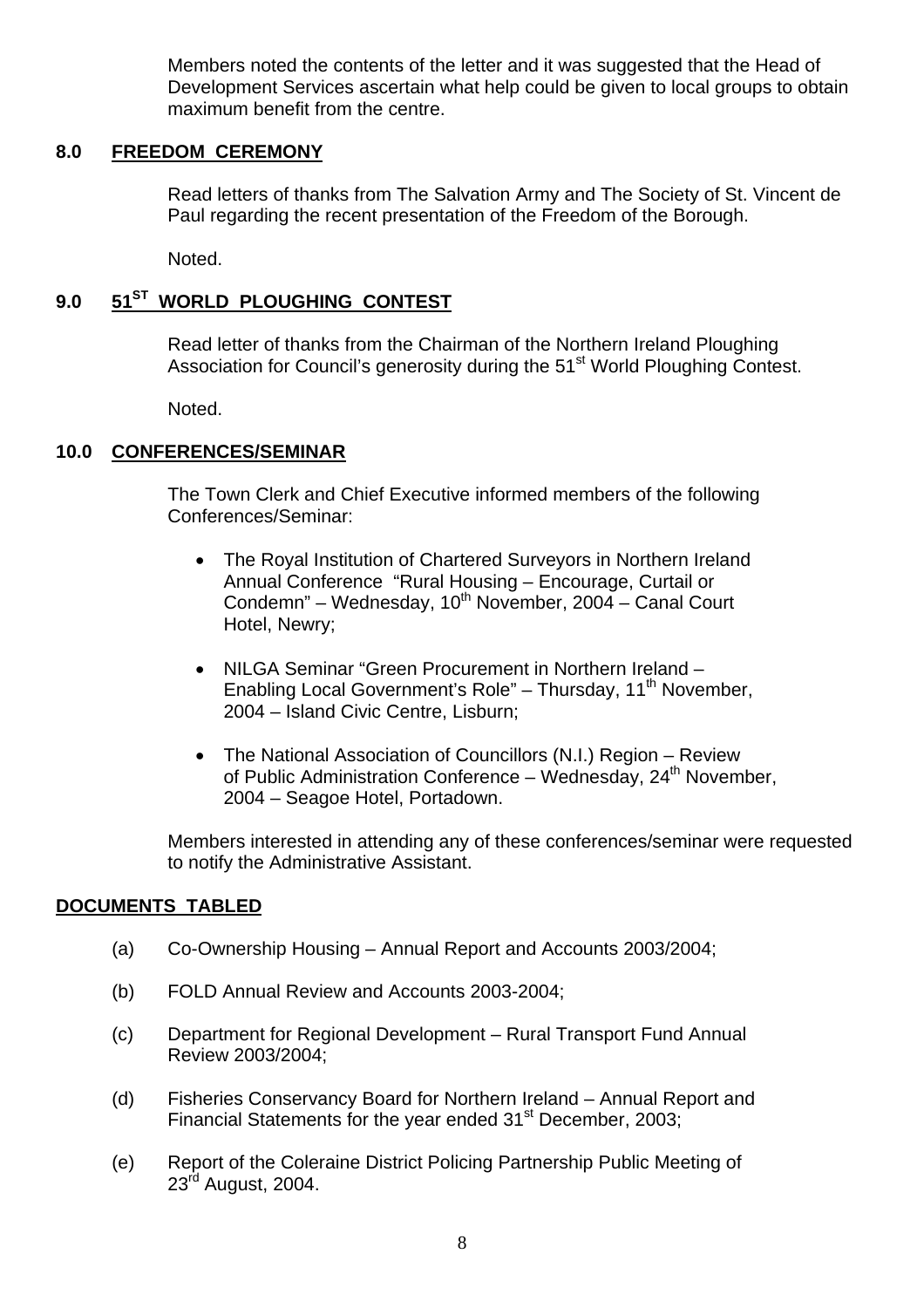# **12.0 DATES FOR DIARY**

The Town Clerk and Chief Executive asked members to note the following dates:

- CCTV Workshop Thursday,  $18<sup>th</sup>$  November, 2004;
- Council Photograph Tuesday,  $23<sup>rd</sup>$  November, 2004 (prior to Council Meeting).

#### **13.0 DOCUMENTS FOR SEALING**

Resolved:

That the following documents be sealed:

Cemetery Titles Grant of Right of Burial – Deeds Register Nos. 3049 – 3058 (inclusive):

 Agherton 1 Ballywillan 3 Coleraine 4 e de la contrata de la contrata de la contrata de la contrata de la contrata de la contrata de la contrata de<br>En la contrata de la contrata de la contrata de la contrata de la contrata de la contrata de la contrata de la Portstewart 2

> Advanced Deeds – Register Nos. 0092 – 0094 (inclusive):

- Agherton -
- Ballywillan -
- Coleraine 1
- Portstewart<sub>2</sub>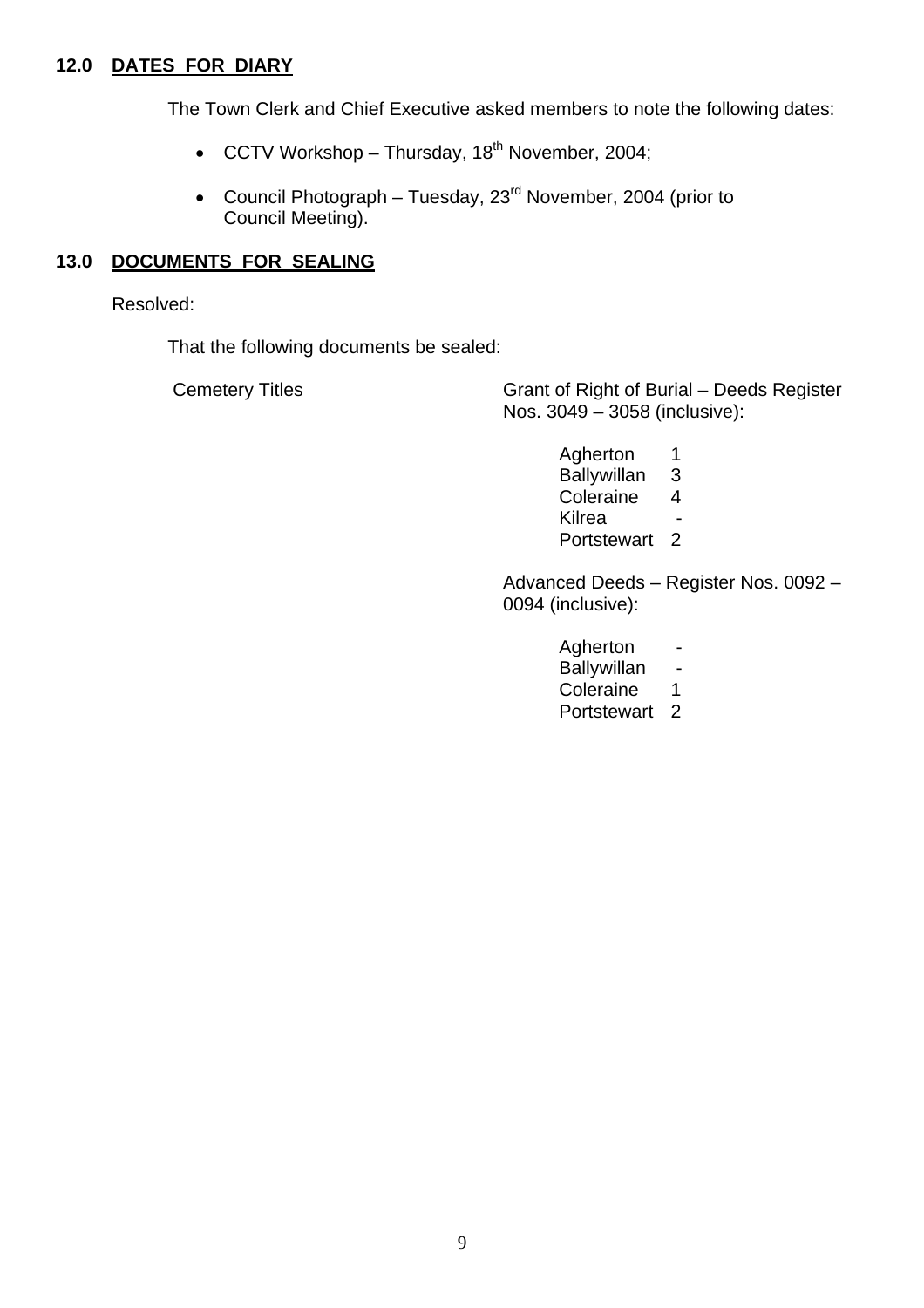# **SPECIAL MEETING**

# **28th October, 2004.**

- **Convened:** To consider presentations on proposals for Water Reform by Mr. David Sterling, Deputy Secretary, Department for Regional Development and Mr. Bumper Graham, NIPSA on behalf of the Coalition Against Water Charges. **Present:** The Mayor, Councillor R. A. McPherson, in the Chair The Deputy Mayor, Alderman W. J. McClure **Aldermen** E. T. Black (Mrs.) W. T. Creelman **Councillors** D. D. Barbour **G. L. McLaughlin** J. J. Dallat E. M. Mullan T. J. Deans R. D. Stewart
	- N. F. Hillis W. J. Watt

 **Officers in Attendance:** Town Clerk and Chief Executive and Administrative Assistant

 **Apologies:** Alderman Leonard, Councillors Ms. Alexander, Mrs. Church and Mrs. Johnston.

#### **1.0 NORTHERN IRELAND AMENITY COUNCIL - SUPERVALU " BEST KEPT" AWARDS - 28TH OCTOBER, 2004**

The Mayor informed members that the following awards had been won by areas in the Borough:

(i) "Small town" category – Portrush.

W. A. King

(ii) "Small housing" category - Moneydig Park, Garvagh.

Congratulations were extended to all those involved in the preparations for the competition.

#### **2.0 WELCOME**

The Mayor welcomed Mr. David Sterling, Deputy Secretary, Department for Regional Development and Mr. Bumper Graham, NIPSA to the meeting.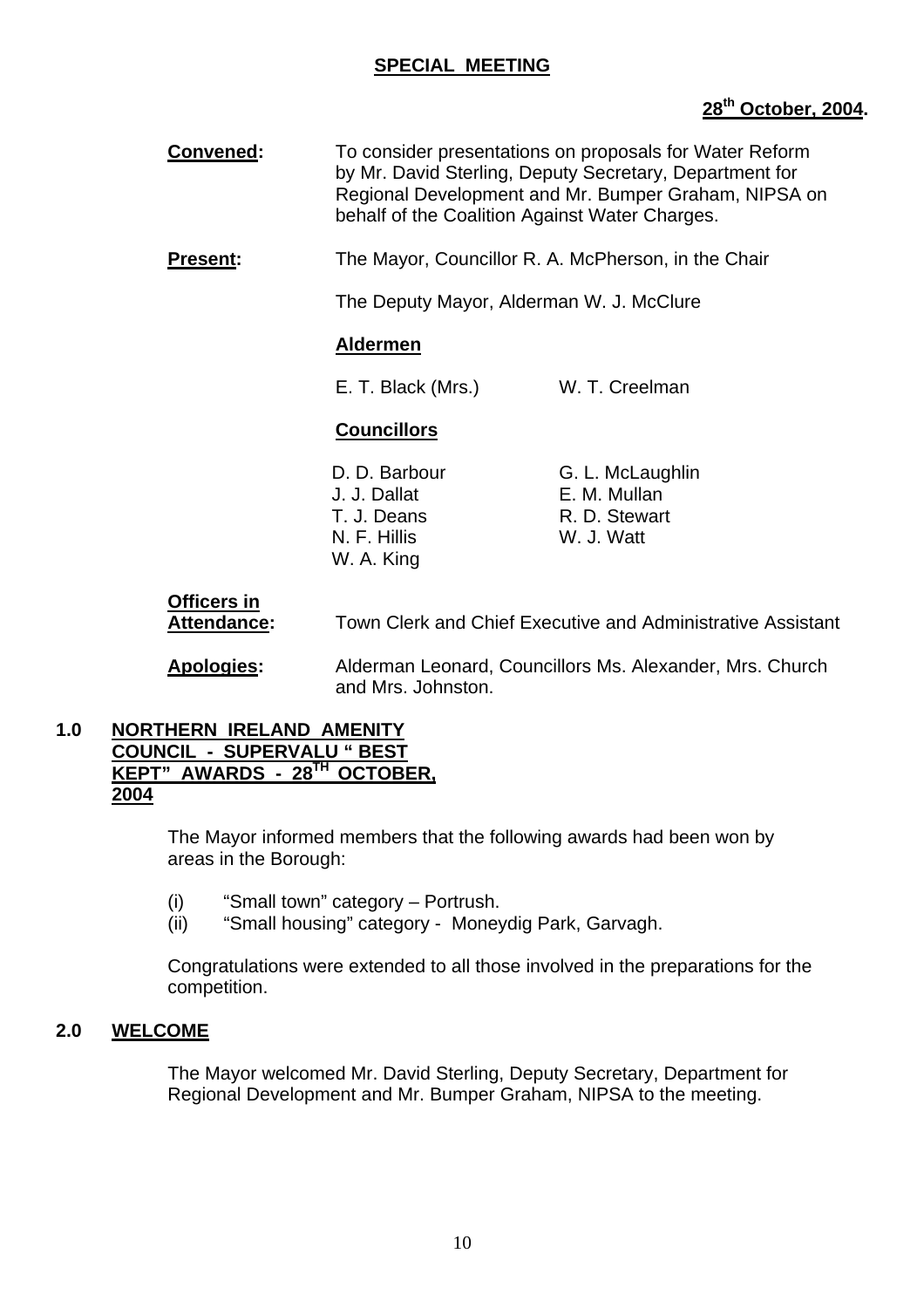# **3.0 WATER REFORM - PROPOSALS**

Mr. Sterling presented an overview of the Department for Regional Development's proposals for water reform in Northern Ireland and elaborated on the following matters:

- (a) Background information
- (b) Overall aim of water reform
- (c) The need for investment
- (d) Proposed changes
- (e) Financial implications for ratepayers
- (f) Metering
- (g) Economic and consumer regulation
- (h) Consumer representation

Discussion ensued on this topic during which Mr. Sterling answered various members' questions and noted comments.

Mr. Bumper Graham then addressed Council to outline NIPSA's response to the Minister's proposals (document previously supplied), viz:

- ( ) Consultation process
- ( ) Investment need
- ( ) Reform options
- ( ) Staffing matters

During the debate which followed Mr. Graham responded to queries posed by members and expanded on various aspects of his presentation.

The Chairman thanked Messrs. Sterling and Graham for their informative presentations.

# **3.0 COUNCIL'S RESPONSE TO THE PROPOSALS**

In response to the Mayor's invitation for comments on the information which had been presented, it was proposed by Councillor Mullan, seconded by Councillor Dallat and agreed:

 That Council indicates to the Minister its opposition to the introduction of separate water charges.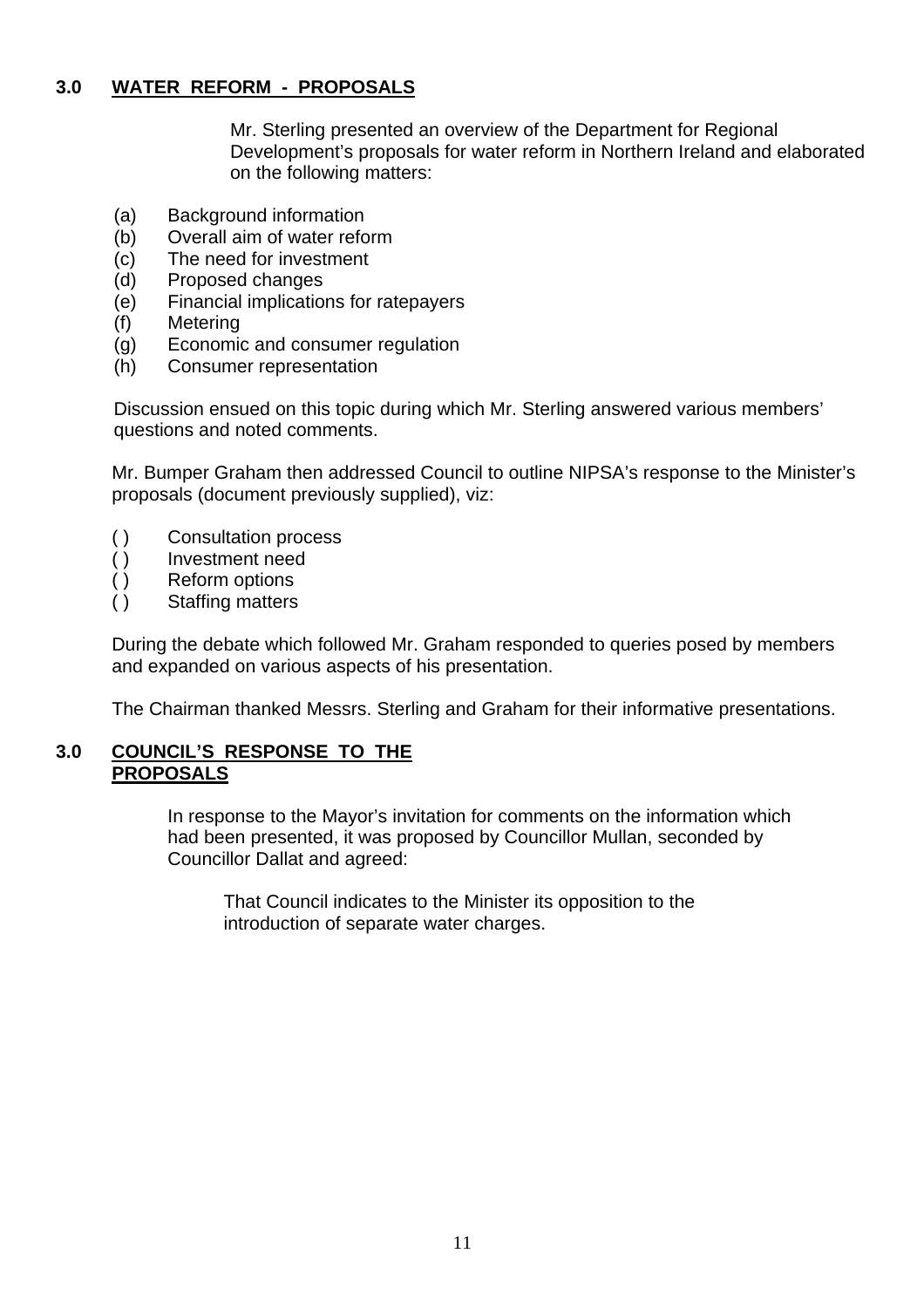#### **LEISURE AND ENVIRONMENT COMMITTEE**

## **2nd November, 2004.**

| <b>Present:</b> | Councillor A. McQuillan, in the Chair |
|-----------------|---------------------------------------|
|-----------------|---------------------------------------|

The Mayor, Councillor R. A. McPherson

The Deputy Mayor, Alderman W. J. McClure

#### Aldermen

P. E. A. Armitage (Mrs.) W. T. Creelman E. T. Black (Mrs.)

#### **Councillors**

- D. D. Barbour N. F. Hillis J. M. Bradley D. McClarty (Items 2.1 - 8.0) G. L. McLaughlin O. M. Church (Mrs.) E. M. Mullan J. J. Dallat (Items 1.0 - 2.4) T. J. Deans W. J. Watt (Items 1.0 - 2.4) (Items 1.0 - 2.4) E. P. Fielding (Mrs.)
- (Items 1.0 2.4) E. A. Johnston (Mrs.)

**Officers in**

 **Attendance:** Director of Corporate Services (Items 3.0 - 8.0), Director of Technical Services, Director of Environmental Health, Principal Building Control Officer (Items 1.0 - 3.9), Principal Environmental Health Officer (Items 1.0 - 2.4), Senior Technical Services Officer (Items 1.0 - 3.9), Leisure Services Officer - Facilities, Leisure Services Officer - Services, Administrative Officer and Administrative Assistant

 **Apologies:** Alderman Leonard, Councillors Ms. Alexander, King and Stewart and Director of Leisure Services

#### **1.0 NORTHERN GROUP SYSTEMS (ENVIRONMENTAL HEALTH)**

The Chairman welcomed Mr. A. Morgan, Director, who was in attendance to address Committee on the work of Northern Group Systems (Annual Report 2003/2004 previously supplied).

Mr. Morgan thanked the Chairman for the opportunity to address Committee and presented the report elaborating on the role, remit and functions and funding of Northern Group Systems in the delivery of the public health agenda in the region.

A full discussion ensued during which Mr. Morgan answered various members' questions.

The Chairman thanked Mr. Morgan for attending after which he withdrew.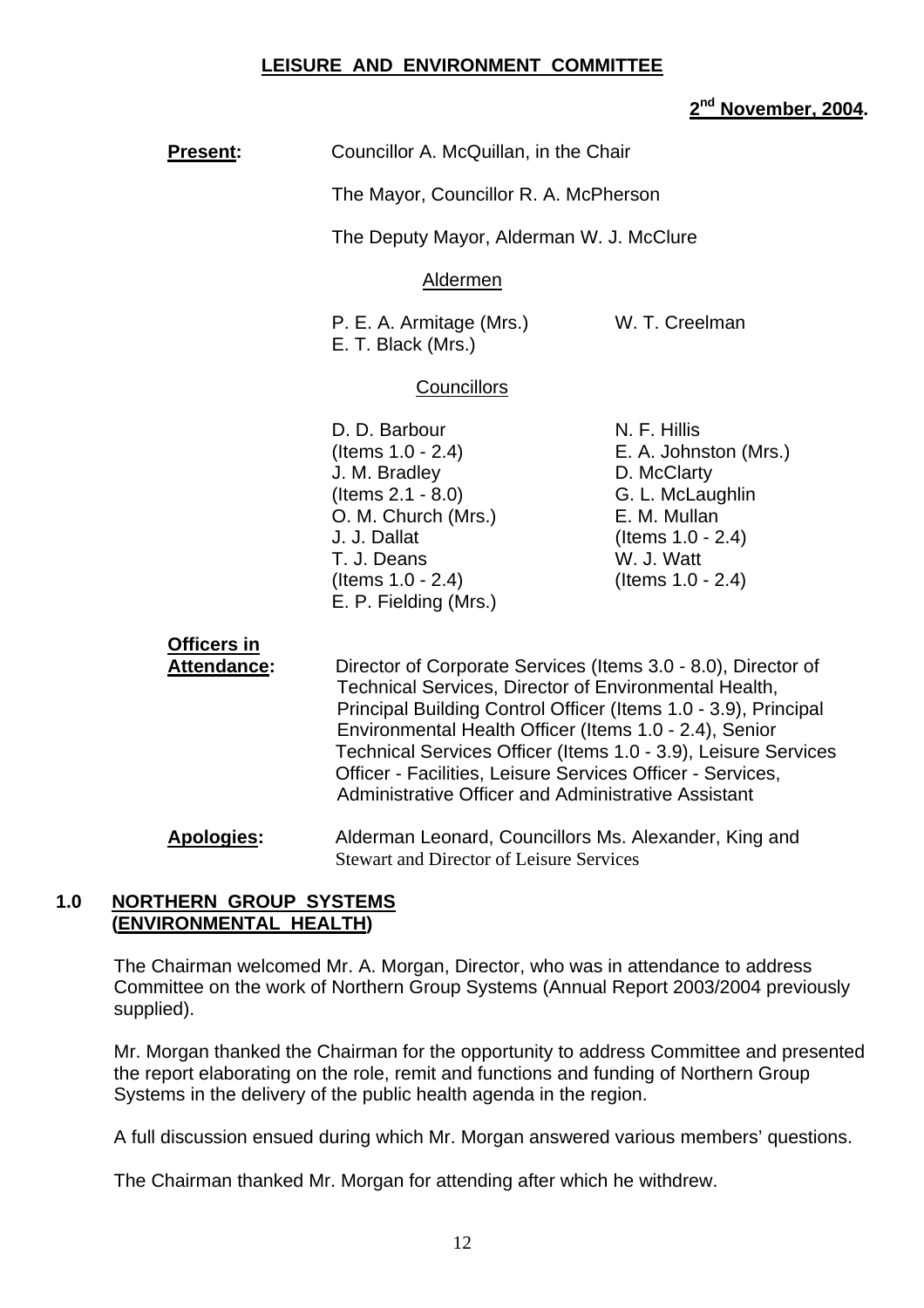# **2.0 ENVIRONMENTAL HEALTH REPORT**

The report of the Director of Environmental Health was considered (previously supplied).

Matters arising:

| 2.1 | <b>Consultation on Proposed</b><br>Legislation - The Unauthorised<br>Encampments (N.I.) Order 2004 | Consideration was given to consultation on<br>proposed legislation, as detailed in the report,<br>regarding The Unauthorised Encampments<br>(N.I.) Order 2004. The proposed legislation in<br>essence empowered a senior police officer to<br>direct any person to leave land and remove any<br>vehicle or property from the said lands subject to<br>certain conditions. |
|-----|----------------------------------------------------------------------------------------------------|---------------------------------------------------------------------------------------------------------------------------------------------------------------------------------------------------------------------------------------------------------------------------------------------------------------------------------------------------------------------------|
|     |                                                                                                    | A full discussion ensued on this topic during which<br>the Director of Environmental Health answered<br>various members' questions.                                                                                                                                                                                                                                       |
|     |                                                                                                    | Council is recommended to welcome, in principle,<br>the introduction of this legislation.<br>The importance, however, of providing Irish<br>traveller caravan sites on a co-ordinated basis<br>across Northern Ireland by the Northern Ireland<br>Housing Executive should be reinforced to the<br>Department of Social Development.                                      |
| 2.2 | <b>New Legislation - Anti-Social</b><br>Behaviour (N.I.) Order 2004                                | Consideration was given to information, as<br>detailed in the report, regarding the introduction<br>of the Anti-Social Behaviour (N.I.) Order 2004<br>(ASBO).                                                                                                                                                                                                             |
|     |                                                                                                    | Committee noted that an ASBO was an Order<br>issued by the Magistrate Court to those candidates<br>guilty of anti-social behaviour. Anti-social<br>behaviour was defined as "behaviour that has or<br>was likely to cause harassment, alarm or<br>distress to one or more persons not of the<br>same household".                                                          |
|     |                                                                                                    | The key elements of the legislation empowered<br>three designated bodies namely:                                                                                                                                                                                                                                                                                          |
|     |                                                                                                    | <b>Northern Ireland Housing Executive</b><br><b>Northern Ireland Police Service</b><br><b>District Councils</b>                                                                                                                                                                                                                                                           |
|     |                                                                                                    | To apply to the Magistrate Court for any one of the<br>following:                                                                                                                                                                                                                                                                                                         |
|     |                                                                                                    | ASBO (without conviction)<br>ASBO (on conviction)<br><b>Interim ASBO</b>                                                                                                                                                                                                                                                                                                  |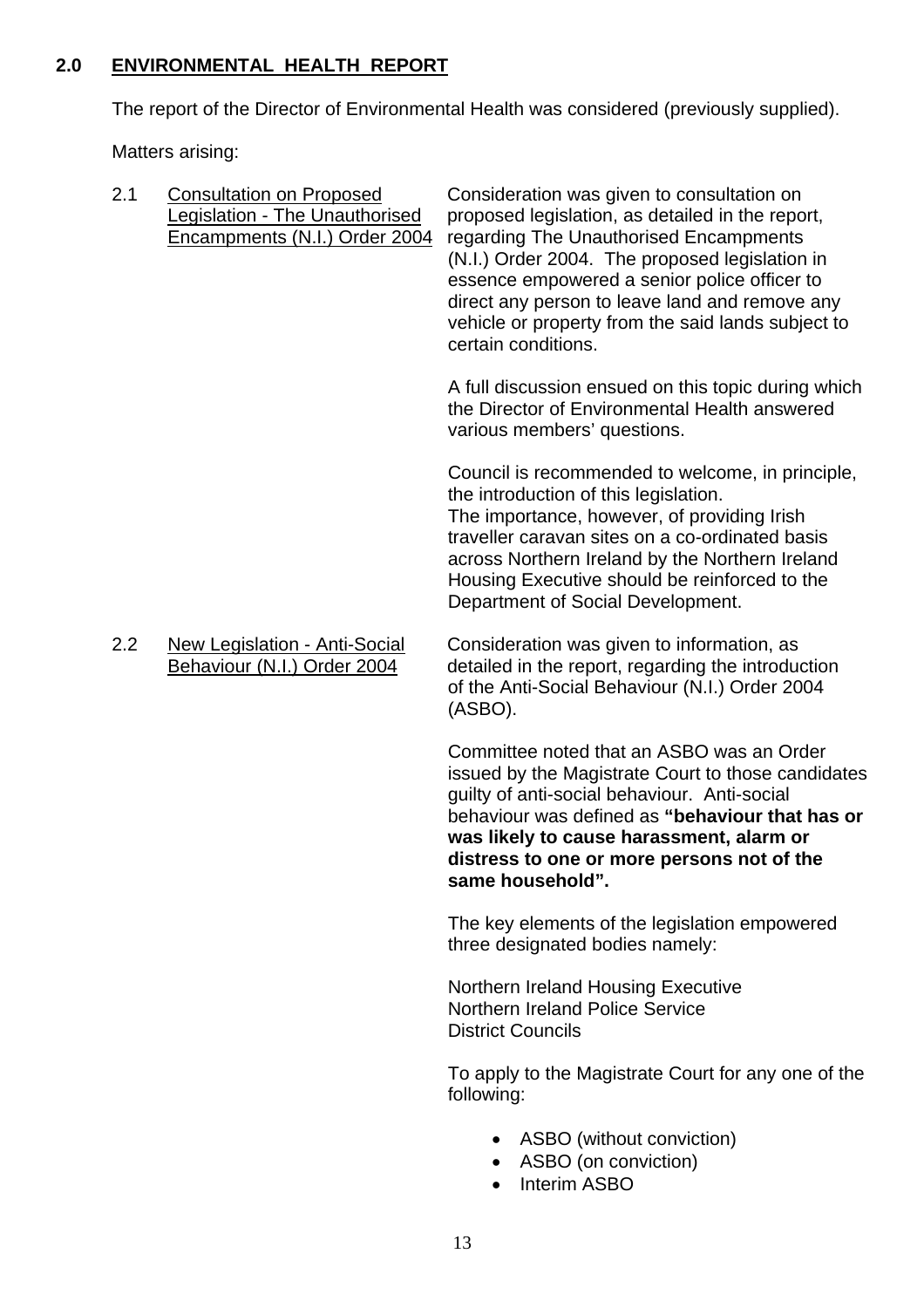A full discussion ensued on this topic during which the Director of Environmental Health answered various members' questions.

2.3 Fallen Animals Consideration was given to information, as detailed in the report, regarding the introduction of a scheme from 22<sup>nd</sup> November, 2004 for dealing with fallen animals. The scheme would be operated by a wholly Government-owned Company, the National Fallen Stock Company.

> Council is recommended to welcome the introduction of this new scheme.

- 2.4 Environmental Health Committee noted information summarising the Quarter July - August 2004 main elements of work achieved by the Department for the second quarter of the 2004/2005 year. The following work had demanded a considerable time spend:
	- Legionnaires Disease
	- Work Well Initiative
	- Eat Safe Awards
	- Butchers' Licences
	- Food Hygiene Training

#### **3.0 TECHNICAL SERVICES REPORT**

The report of the Director of Technical Services was considered (previously supplied).

Maters arising:

| 3.1 | <b>DRD Roads Service - Garvagh</b><br><b>Main Street Junction</b> | Committee noted that a reply had been received<br>from DRD Roads Service regarding Council's<br>request for traffic control measures at the Garvagh<br>Main Street junction with Limavady Road and<br>Bridge Street. Traffic and pedestrian surveys<br>which were planned to be carried out over the next<br>two months would now include a further survey of<br>the junction. Council would be advised on the<br>outcome which would determine if the introduction<br>of traffic control could be justified. |
|-----|-------------------------------------------------------------------|---------------------------------------------------------------------------------------------------------------------------------------------------------------------------------------------------------------------------------------------------------------------------------------------------------------------------------------------------------------------------------------------------------------------------------------------------------------------------------------------------------------|
| 3.2 | <b>Street Trading Licence</b>                                     | An application for the grant of a mobile street<br>trading licence, as detailed in the report, had<br>been received from Mr. Mark Witherow, 36<br>Cappagh Grove, Portstewart.                                                                                                                                                                                                                                                                                                                                 |
|     |                                                                   | Recommended:                                                                                                                                                                                                                                                                                                                                                                                                                                                                                                  |

 That a mobile street trading licence be granted.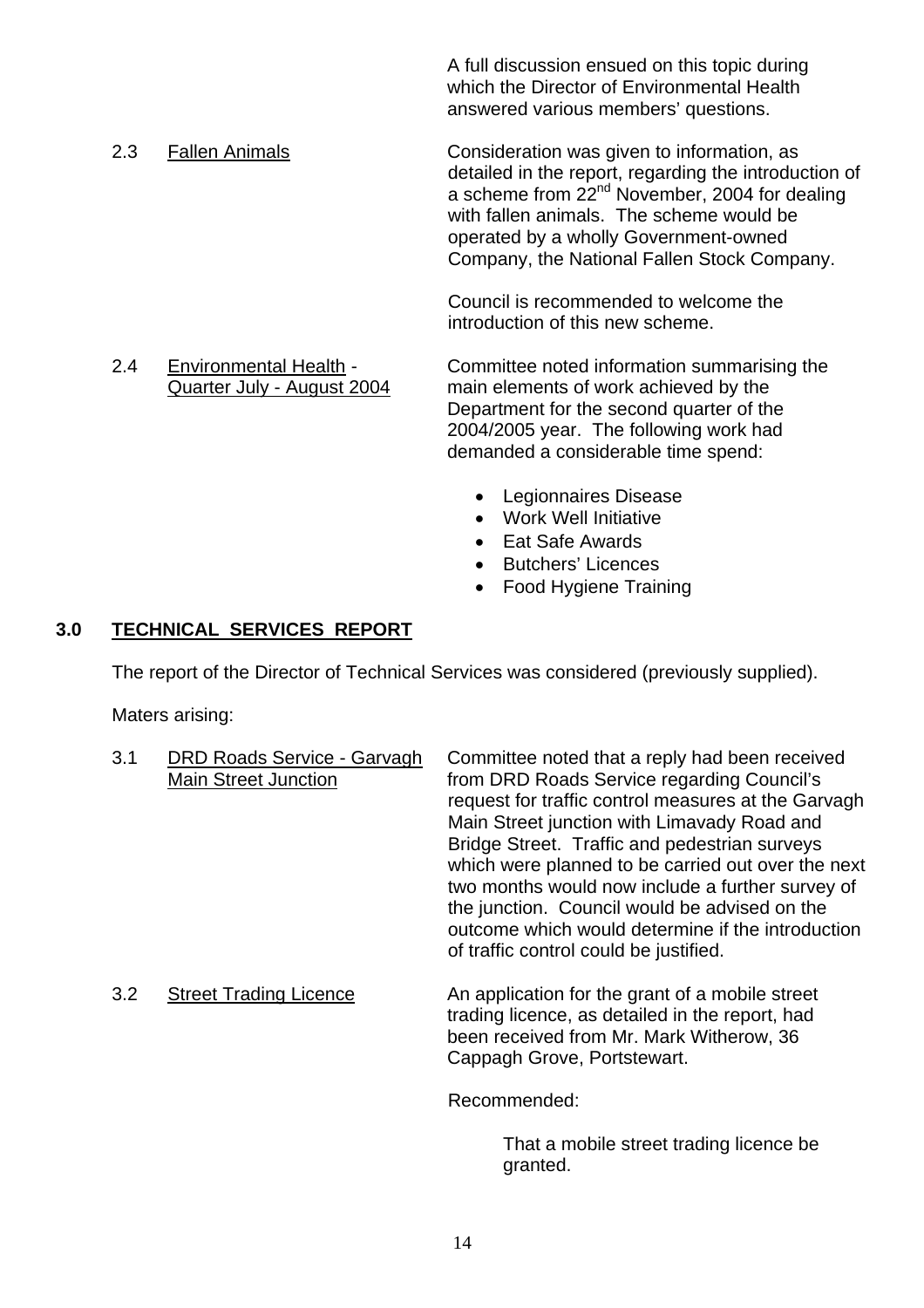| 3.3 | <b>Building Control</b> |  |
|-----|-------------------------|--|
|     |                         |  |

|     |       | 3.3.1 Approvals                                                                                                          | Approval had been given for forty-nine<br>applications.                                                                                                                                                                                                                                                                                                                                            |
|-----|-------|--------------------------------------------------------------------------------------------------------------------------|----------------------------------------------------------------------------------------------------------------------------------------------------------------------------------------------------------------------------------------------------------------------------------------------------------------------------------------------------------------------------------------------------|
|     |       | 3.3.2 Plans for Rejection<br><b>Under Building</b><br>Regulations                                                        | Council is recommended to reject the following<br>application under Building Regulations, as<br>detailed in the report:                                                                                                                                                                                                                                                                            |
|     |       |                                                                                                                          | C/2002/0439 - Wine Bar and Residential<br>Accommodation at 58 Ballyreagh Road, Portrush<br>for Three Four Ltd.                                                                                                                                                                                                                                                                                     |
| 3.4 |       | <b>North West Waste</b><br><b>Management</b>                                                                             |                                                                                                                                                                                                                                                                                                                                                                                                    |
|     | 3.4.1 | <b>Best Practicable</b><br><b>Environmental Option</b><br><u>(BPED)</u>                                                  | Committee noted that Environmental<br>Consultants were now processing the data<br>from the Northern Ireland BPED workshop held<br>in Cookstown on 7 <sup>th</sup> October, 2004 and examining<br>the sensitivity of the options. A report would be<br>prepared to assist the three waste management<br>groups in considering local BPED's for waste<br>management plan reviews currently underway. |
|     |       | 3.4.2 Tenders - Waste<br><b>Services for Composting</b>                                                                  | Committee noted that applications were being<br>sought for the collection (from transfer points),<br>processing and transfer to end markets of waste<br>services for composting.                                                                                                                                                                                                                   |
|     |       | 3.4.3 Provision of Landfill<br><b>Capacity for Councils</b><br>with the North West<br>Region Waste Manage-<br>ment Group | Expressions of interest were being sought from<br>contractors and landowners who could offer<br>sites for consideration for landfill within the<br>area.                                                                                                                                                                                                                                           |
|     |       | 3.4.4 Agreement                                                                                                          | Consideration was given to North West Region<br>Waste Management Group Draft Agreement<br>(previously supplied).                                                                                                                                                                                                                                                                                   |
|     |       |                                                                                                                          | Council is recommended to endorse this<br>agreement.                                                                                                                                                                                                                                                                                                                                               |
|     |       | 3.4.5 Bio-Stabilisation of<br><b>Municipal Solid Waste -</b><br><u>Trial</u>                                             | Committee noted that approval was being<br>sought from Environment and Heritage Service<br>and Department of the Environment Planning<br>Service for a Bio-Stabilisation of Municipal Solid<br>Waste Trial at Craigahulliar Landfill Site.                                                                                                                                                         |
|     |       |                                                                                                                          | The Director of Technical Services would keep<br>members informed of any further developments in<br>the project.                                                                                                                                                                                                                                                                                   |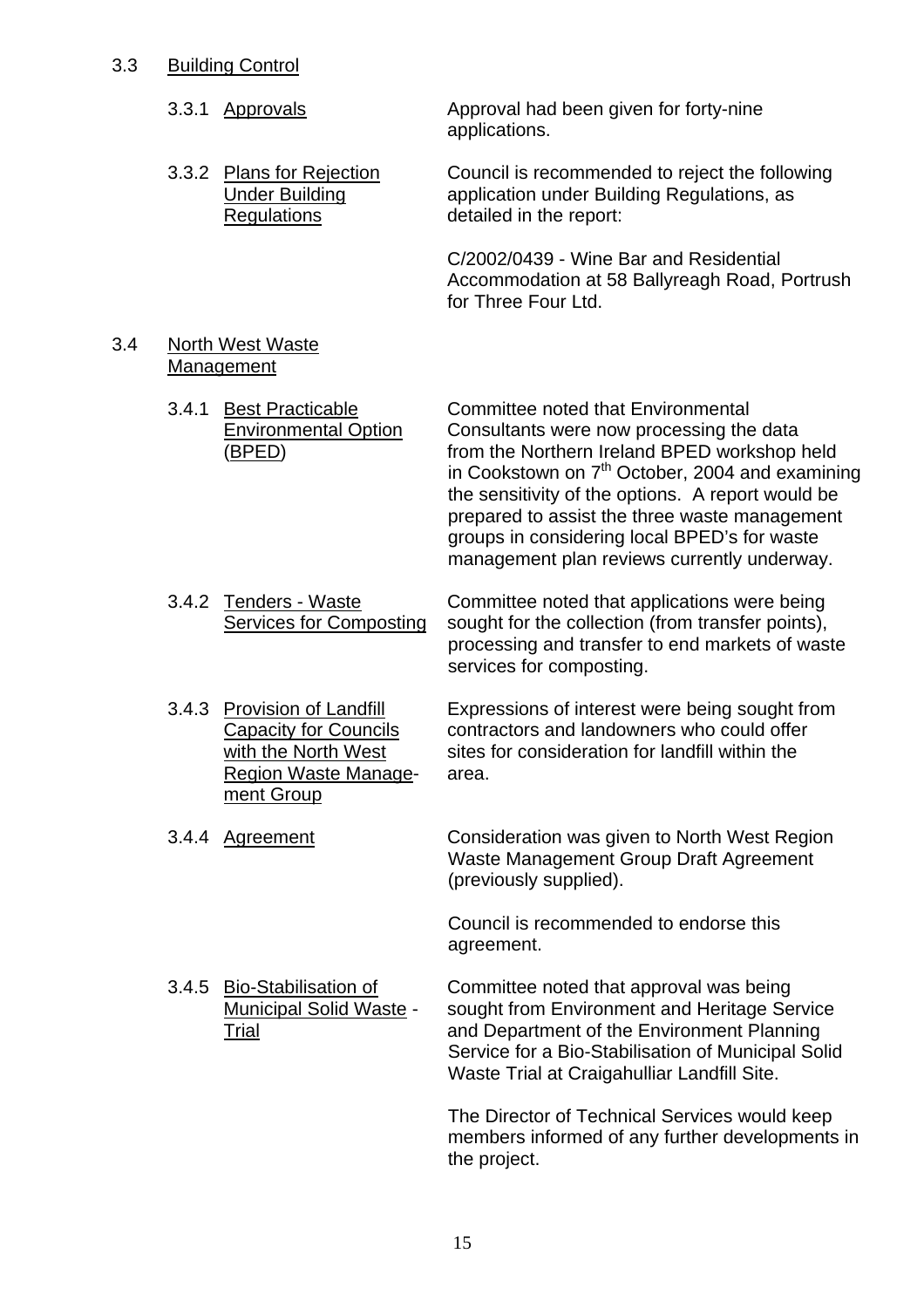3.5 East Strand, Portrush - Quotations for architectural services, as detailed Amenity Block in the report, for the design and contract supervision of the proposed toilets and water sports provision were being sought from the architects on Council's approved list.

> A report on the quotations received would be brought to Council in due course.

Noted.

 3.6 Contracts Contractors had been appointed and work would commence within the next month on the following schemes:

- Portballintrae Bay Protection Works
- Upgrading of the Viewing Point at Tunnel Brae, Castlerock
- Portrush Laneway, Portrush:

3.7 Construction of Concrete Tenders had been received, as listed, for the Footpath at Caldwell Laneway, construction of a concrete footpath at Caldwell

| Tenderer                        | Total $(E)$ |
|---------------------------------|-------------|
| 1. W. G. Killough, Kilrea       | 62,946.88   |
| 2. M. P. Coleman, Stewartstown  | 72,694.91   |
| 3. Scott Bros., Limavady        | 79,786.30   |
| 4. Carnlough Developments Ltd., |             |
| Swatragh                        | 91,795.70   |
| 5. Boyd Landscapes Ltd.,        |             |
| <b>Ballyclare</b>               | 95,200.56   |

Council is recommended to accept the lowest tender from W. G. Killough, Kilrea in the sum of £62,946.88.

Committee noted that Council had successfully secured 62.5% grant-aid of eligible costs representing £45,700 from Environment and Heritage Service to implement the above scheme.

- 3.8 Berne Toilets, Portstewart In response to a question the Director of Technical Services confirmed that at the Capital Programme Workshop it had been agreed to close the Berne Toilets, Portstewart for a trial period of one year.
- 3.9 Northern Ireland Amenity The Director of Technical Services informed Council Awards Committee of awards achieved by the Borough at the recent Northern Ireland Amenity Council Awards.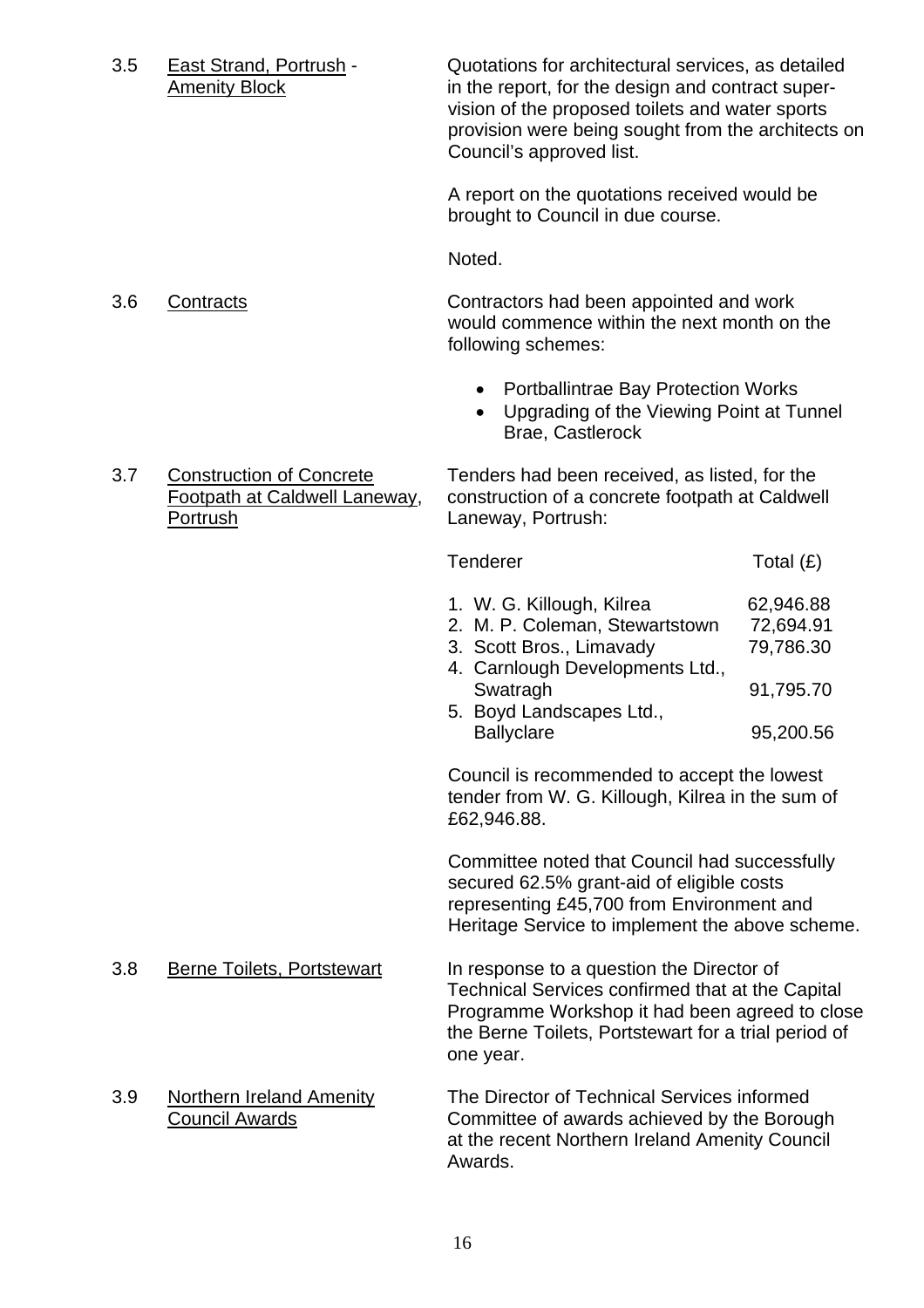Portrush had won the best kept small town category. Moneydig had won the small housing area category. Kilrea and Garvagh had achieved excellent scores in the large village category.

Members interested in obtaining copies of the score sheets for their area were requested to contact the Director of Technical Services.

Committee congratulated the residents of Portrush and Moneydig together with Council staff on these successes.

# **4.0 LEISURE SERVICES REPORT**

The report of the Director of Leisure Services was considered (previously supplied). In the absence of the Director of Leisure Services the report was presented by Mr. V. Freeman - Leisure Services Officer (Facilities).

Matters arising:

| 4.1 | <b>Leisure Services Officer</b><br><u>(Services)</u> | Members welcomed Ms. Ursula Fay who had<br>been recently appointed as Leisure Services<br>Officer (Services).                                                                                                                                 |
|-----|------------------------------------------------------|-----------------------------------------------------------------------------------------------------------------------------------------------------------------------------------------------------------------------------------------------|
| 4.2 | <b>Community Sports Programme</b>                    | Committee noted that Council had been<br>successful in drawing down funding of £110,000 to<br>employ a Community Sports Development Officer<br>for a three year period from January 2005.                                                     |
|     |                                                      | Council is recommended to accept this offer and<br>employ a Community Sports Development Officer<br>for a three year period from January 2005. The<br>officer would be responsible for creating a<br>sustainable youth development programme. |
| 4.3 | Anderson Park, Coleraine                             | Council is recommended to approve the<br>appointment of a full-time Park Ranger as detailed<br>in the report. The officers would consider the<br>addition of an educational aspect to the list of<br>duties for the Park Ranger.              |
|     | <b>Anderson Park - Cycle</b><br>4.3.1<br>Path        | Reference was made to the need for<br>additional road markings at the Anderson Park<br>cycle path. The Leisure Services Officer<br>(Facilities) would raise the matter with Roads<br>Service.                                                 |
| 4.4 | Portrush Football Club -<br>Portacabin               | Council is recommended to agree to a request<br>from Portrush Football Club to site a second<br>portacabin adjoining the soccer pavilion at<br>Parker Avenue, Portrush.                                                                       |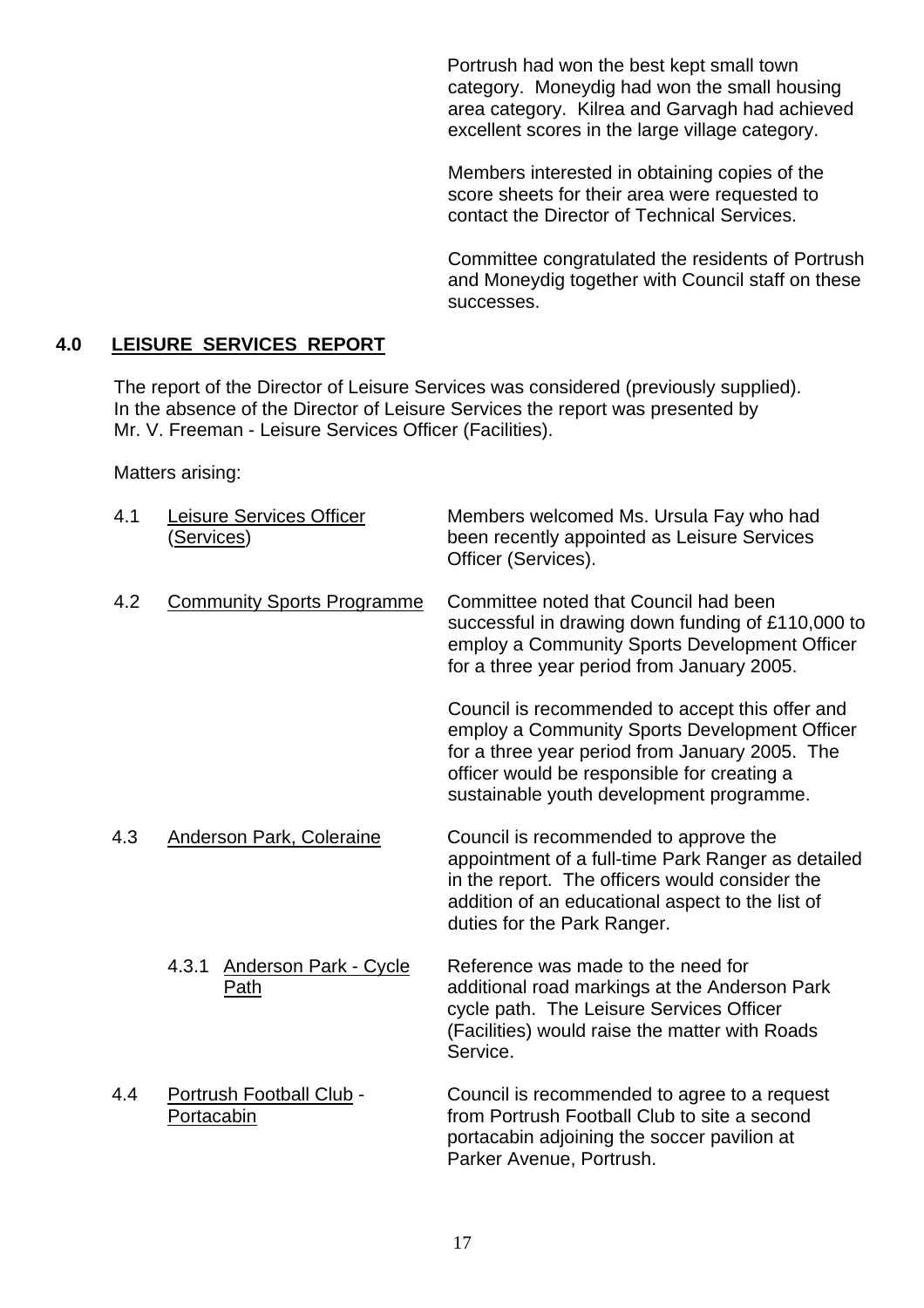This approval was subject to planning approval being received and the relevant insurances put in place. The Club would meet all expenses incurred with the siting of the portacabin.

 4.5 Special Olympics Ulster Council is recommended to agree to provide light refreshments for competitors at the conclusion of the Special Olympics Ulster Canoe Challenge event on the River Bann in May 2005.

> It was anticipated that 100 competitors would participate in the event. The officers noted members' comments regarding the promotion of this event.

- 4.6 Northern Ireland Special Council is recommended to contribute £500 Festival of Pool towards the organisation costs of the Northern Ireland Special Festival of Pool at the Lodge Hotel, Coleraine from  $8^{th}$  - 11<sup>th</sup> November, 2004.
- 4.7 Antrim Gardens, Portrush Reported that INTERREG had offered Council Environmental Improvement a grant of £165,000 towards the cost of the Scheme Environmental Improvement Scheme at Antrim Gardens, Portrush.

 Council is recommended to proceed with the scheme.

# **6.0 KING STURGE - INTERNATIONAL PROPERTY CONSULTANTS**

Tabled:

Report entitled Property Sustainability Matters : Caveat Emptor

#### **7.0 THE ROTARY CLUB OF COLERAINE - FUNDRAISING LUNCH - 13TH NOVEMBER, 2004**

The Mayor referred to a fundraising lunch in the Lodge Hotel and Travelstop on Saturday, 13<sup>th</sup> November, 2004 in aid of Men Against Cancer Charity.

Members interested in attending the lunch were requested to contact the Mayor's Secretary.

# **8.0 GAS FLUSHED - CHICKEN FILLETS**

Reference was made to locally purchased chicken fillets which had been gas flushed.

It was agreed that Councillor Mrs. Johnston speak with the Director of Environmental Health regarding this matter following the meeting.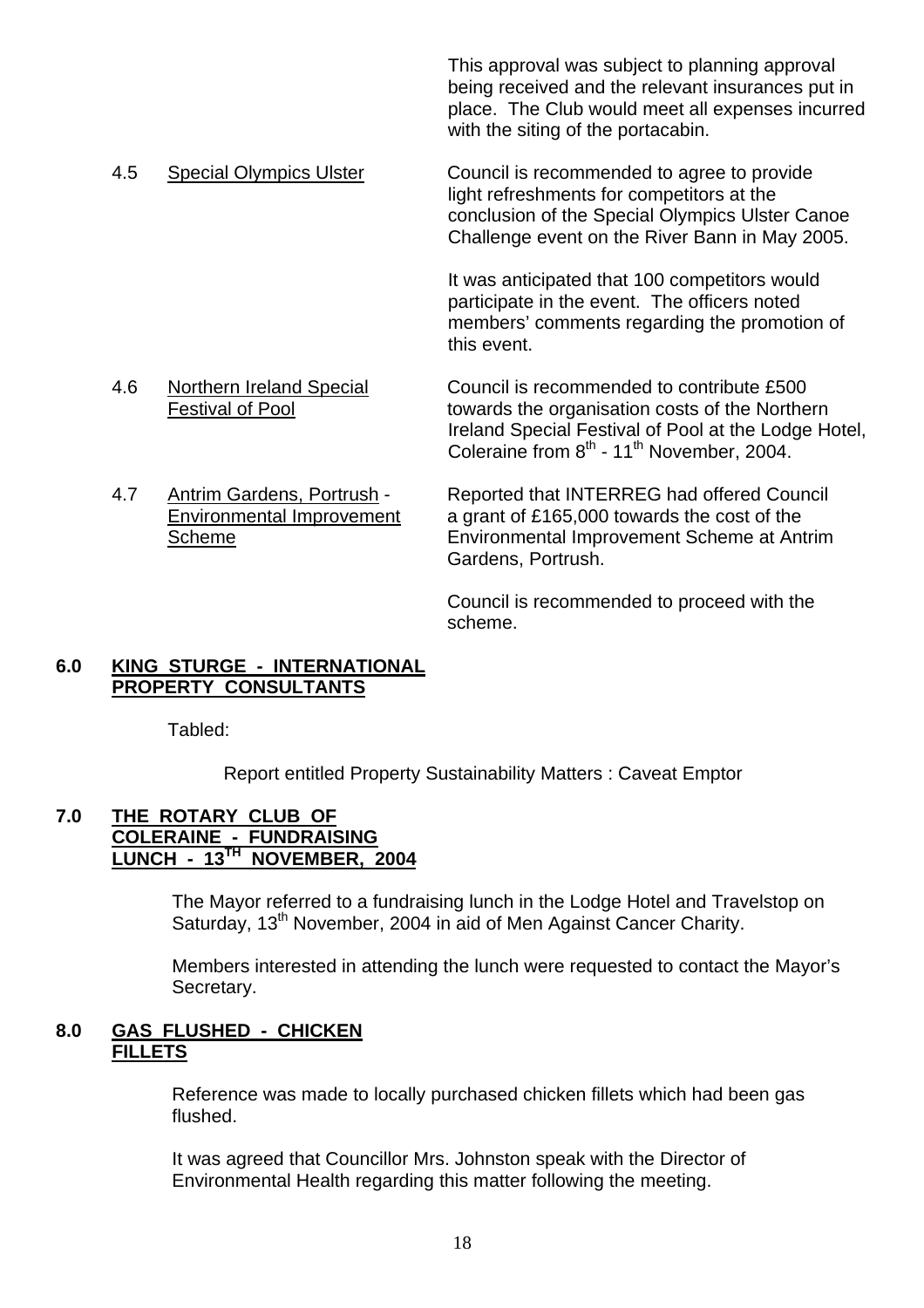# **PLANNING COMMITTEE**

# **9th November, 2004.**

| <b>Present:</b>                          | Councillor W. A. King in the Chair                                                                                                    |                                                                                                                         |
|------------------------------------------|---------------------------------------------------------------------------------------------------------------------------------------|-------------------------------------------------------------------------------------------------------------------------|
|                                          | The Mayor, Councillor R. A. McPherson                                                                                                 |                                                                                                                         |
|                                          | The Deputy Mayor, Alderman W. J. McClure                                                                                              |                                                                                                                         |
|                                          | <b>Aldermen</b>                                                                                                                       |                                                                                                                         |
|                                          | P. E. A. Armitage (Mrs.)<br>W. T. Creelman<br>E. T. Black (Mrs.)<br><b>B.</b> Leonard                                                 |                                                                                                                         |
|                                          | <b>Councillors</b>                                                                                                                    |                                                                                                                         |
|                                          | C. S. Alexander (Ms.)<br>D. D. Barbour<br>O. M. Church (Mrs.)<br>J. J. Dallat<br>T. J. Deans<br>E. P. Fielding (Mrs.)<br>N. F. Hillis | E. A. Johnston (Mrs.)<br>D. McClarty<br>G. L. McLaughlin<br>A. McQuillan<br>E. M. Mullan<br>R. D. Stewart<br>W. J. Watt |
| <u>Also in</u><br><b>Attendance:</b>     | Representatives from the Planning Service -<br>Ms. J. McMath and Mr. G. Walker                                                        |                                                                                                                         |
| <b>Officers in</b><br><b>Attendance:</b> | Administrative Officer and Administrative Assistant                                                                                   |                                                                                                                         |
| Apology:                                 | <b>Councillor Bradley</b>                                                                                                             |                                                                                                                         |

#### **1.0 PLANNING APPLICATIONS**

A list of eighty-one applications was considered (previously supplied).

#### **Applications Deferred from Previous Meeting**

- 1.1 Application No. D1 C/2003/0810/F To replace existing rectory in new site previously approved (ref. C/2001/1132/O) (Amended scheme) adjacent to 59 Strand Road, Portstewart for The Select Vestry of Agherton Parish Church
- 1.2 Application No. D2 C/2003/0815/O Site for dwelling at Laragh Road,

The opinion of the Planning Service was to approve.

It was agreed that the application be approved.

The opinion of the Planning Service was to refuse.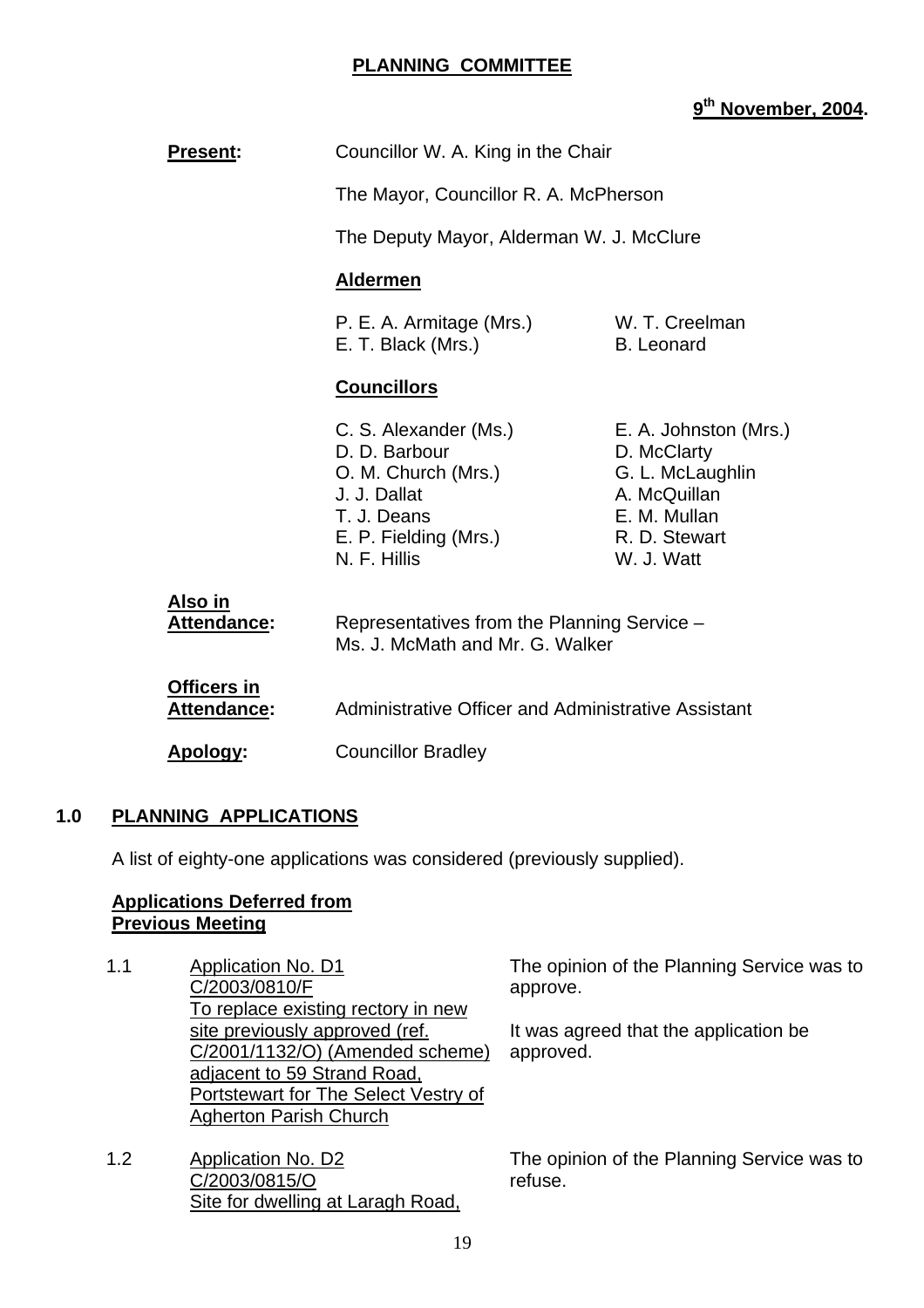Swatragh (East of No. 15) for Mr. M. Diamond

It was proposed by Councillor McQuillan, seconded by Councillor Dallat and unanimously agreed:

> That the application be approved.

The opinion of the Planning Service was to approve.

It was agreed that the application be approved.

1.3 Application No. D3 C/2003/1218/F Demolition of existing dwelling and erection of two and a half storey guesthouse (amendments to previously approved application ref: C/2002/0156/F) at 105 Strand Road, West Tullaghmurry, Portstewart for T. McKeever

1.4 Application No. D4 C/2003/1366/F Provision of 3 no. townhouses and 23 no. apartments as additional to the previous housing development planning approvals C/2000/0937 and C/2000/0938 on lands at West Bay, Dhu Varren, Portrush bounded by Portstewart Road, West Strand Road, The Promenade and Brookvale Terrace and the railway embankment now to include Carrick Dhu bungalow and associated additional lands for Seaport **Investments** 

The opinion of the Planning Service was to approve.

Following discussion it was proposed by Councillor Watt and seconded by Councillor McClarty:

> That the application be approved.

On a request for a recorded vote the members voted thus:

**For:** Aldermen Mrs. Black and Creelman Councillors Mrs. Church, Mrs. Johnston, McClarty, McQuillan and Watt (7)

**Against:** Alderman Leonard Councillors Ms. Alexander, Dallat, Hillis, McLaughlin, Mullan and Stewart (7)

#### **Abstent-**

**ions:** The Mayor and Deputy Mayor Alderman Mrs. Armitage Councillors Barbour, Deans, Mrs. Fielding and King (7)

At this point in the proceedings the Chairman used his casting vote in favour of the proposal.

The opinion of the Planning Service was to refuse.

1.5 Application No. D5 C/2004/0035/O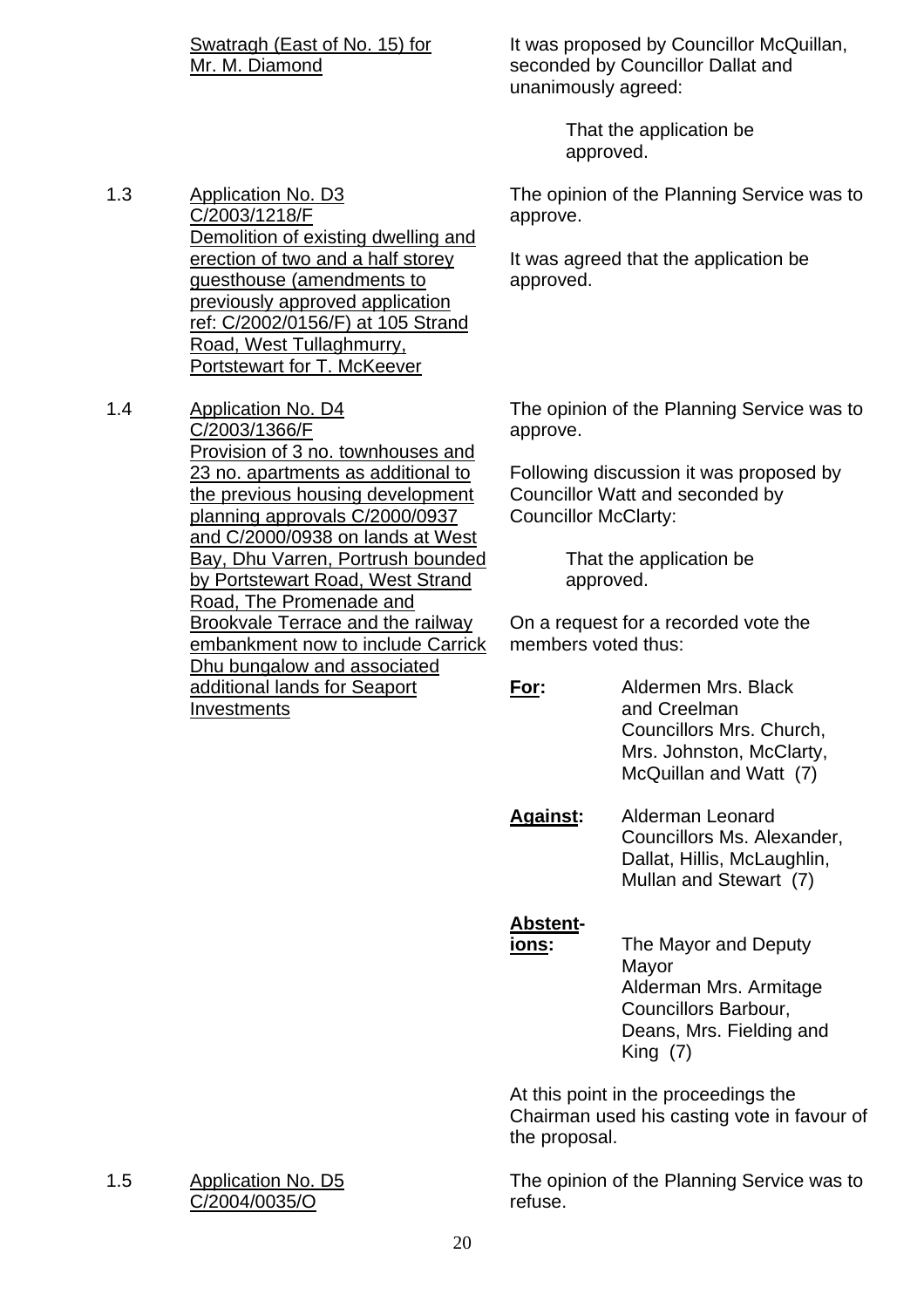Site for housing development to rear of 20 Ballylagan Road, Islandmore Road, Portrush for Mr. D. Kelly

- 1.6 Application No. D6 C/2004/0083/F Erection of two dwellings at 25 Larkhill Road, Portstewart for Mr. N. Glasgow
- 1.7 Application No. D7 C/2004/0142/O Site for dwelling to rear of 136 Castleroe Road, Coleraine for Mr. and Mrs. A. Kneeland

1.8 Application No. D8

1.9 Application No. D9

1.10 Application No. D10

C/2004/0336/O

C/2004/0216/O

Proposed site for one and a half storey dwelling at Ballynacally Park,

Coleraine for Mr. J. McFaul

Dwelling and garage to rear of 50 Grove Road, Garvagh for Steven and Russell Holmes

It was agreed that the application be refused.

The opinion of the Planning Service was to approve.

It was agreed that the application be approved.

The opinion of the Planning Service was to refuse.

It was proposed by Councillor Dallat, seconded by Councillor McQuillan and unanimously agreed:

> That the application be deferred for one month to facilitate a meeting with the Divisional Planning Officer.

The opinion of the Planning Service was to refuse.

It was agreed that the application be deferred for one week to facilitate withdrawal. If the application was not withdrawn it would be refused.

The opinion of the Planning Service was to approve.

It was agreed that the application be approved.

The opinion of the Planning Service was to refuse.

It was proposed by Councillor Watt, seconded by Councillor Dallat and agreed:

> That the application be deferred for one month to facilitate an office meeting.

1.11 Application No. D11 C/2004/0484/O Site for dwelling beside 48 Coolnasillagh Road, Garvagh for Miss J. McKillop

The opinion of the Planning Service was to approve.

It was agreed that the application be approved.

C/2004/0372/O Site for bungalow and garage approximately 60m North West of

No. 14 Laragh Road, Swatragh for Ms. B. McMullan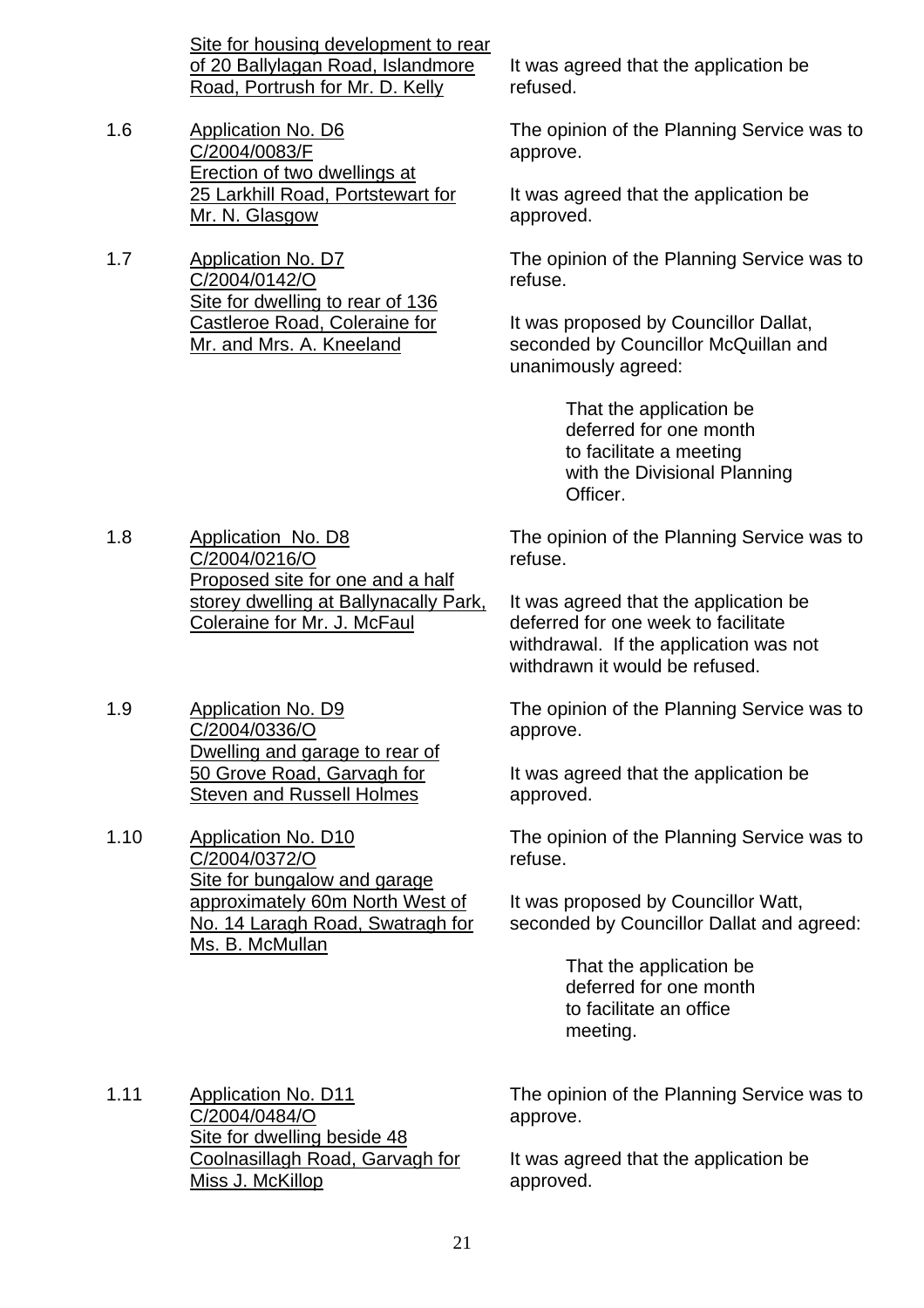1.12 Application No. D12 C/2004/0536/F Dwelling cottage to the rear of 26 Dullaghy Road, Garvagh for Mr. Burke

The opinion of the Planning Service was to refuse.

It was proposed by Councillor Dallat, seconded by Councillor Mullan and unanimously agreed:

> That the application be approved.

The opinion of the Planning Service was to refuse.

It was proposed by Councillor Mullan, seconded by Councillor Dallat and unanimously agreed:

> That the application be approved.

The opinion of the Planning Service was to refuse.

It was agreed that the application be deferred for two weeks to facilitate further discussions with the applicant. If agreement was reached the application would be approved otherwise it would be refused.

The opinion of the Planning Service was to refuse.

It was agreed that the application be deferred for one month to facilitate an office meeting.

The opinion of the Planning Service was to approve.

It was agreed that the application be approved.

1.13 Application No. D13 C/2004/0538/O Site for dwelling adjoining 47A Coolnasillagh Road, Garvagh for Mr. Mullan

1.14 Application No. D14 C/2004/0580/O Proposed site for bungalow approximately 120m East of 193 Gelvin Road, Garvagh for Mr. D. Hassan

1.15 Application No. D15 C/2004/0584/O Proposed site for bungalow adjacent to No. 4 Movanagher Road, Kilrea (site on Agivey Road) for Mr. K. McGuckin

1.16 Application No. D16 C/2004/0588/F Proposed large animal veterinary care building and porch at 12 Ballyrashane Road, Coleraine for Harding, Frizzell, McKee

# **NEW APPLICATIONS**

1.17 Application No. 3 C/2003/1348/O Site for dwelling east of 25 Shinney Road, Coleraine for Mr. J. Henry

The opinion of the Planning Service was to refuse.

It was agreed that the application be deferred for one month to facilitate a Council site visit.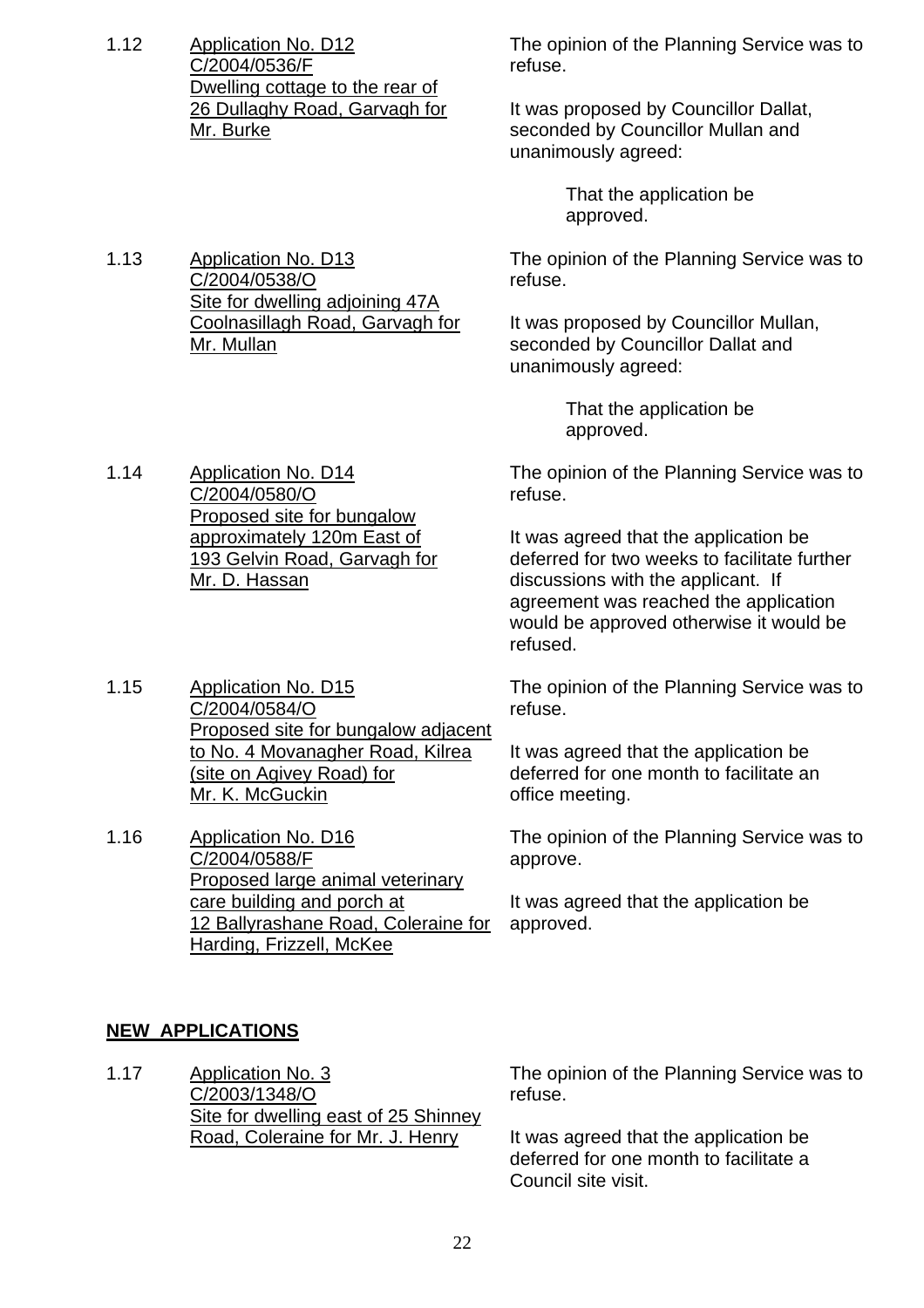- 1.18 Application No. 12 C/2004/0461/O Site for dwelling at 69 Agivey Road, Kilrea for Mr. P. Darragh
- 1.19 Application No. 13 C/2004/0471/O Site for dwelling 270m south of 9 Ballystrone Road, Coleraine for Mr. L. Caskey
- 1.20 Application No. 14 C/2004/0473/F 20 no. new build apartments with associated car parking and gardens at 49 – 53 Prospect Road, Portstewart for Carney Investments Ltd.

The opinion of the Planning Service was to refuse.

It was agreed that the application be deferred for one month to facilitate a Council site visit. It was further agreed that a representative from Roads Service be requested to attend.

The opinion of the Planning Service was to refuse.

It was agreed that the application be deferred for one month to facilitate a Council site visit.

The opinion of the Planning Service was to refuse.

Letter dated  $7<sup>th</sup>$  June, 2004 from Mr. J. A. Hunter, 43 Prospect Road, Portstewart was considered (previously supplied).

Following discussion it was proposed by Alderman Mrs. Armitage, seconded by Councillor Stewart and unanimously agreed:

> That the application be refused.

The opinion of the Planning Service was to approve.

It was agreed that the application be deferred for one month to facilitate an office meeting.

C/2004/0490/F Construction of infill residential development comprising of 3 no. three bed units, 4 no. two bedroom units and 1 no. one bed unit. Demolition of existing buildings at 17 Lever Road, Portstewart. Minor alterations to and demolition of leanto garage to 15 Lever Road, Portstewart for MAM Developments

1.21 Application No. 17

- 1.22 Application No. 18 C/2004/0492/O Site for one and a half storey dwelling and detached garage adjacent to No. 58 Temple Road, Garvagh for Miss M. McNicholl
- 1.23 Application No. 19 C/2004/0498/O Site for dwelling and garage at Lisachrin Road, Garvagh (west of

The opinion of the Planning Service was to refuse.

It was agreed that the application be deferred for one month to facilitate a Council site visit.

The opinion of the Planning Service was to refuse.

It was agreed that the application be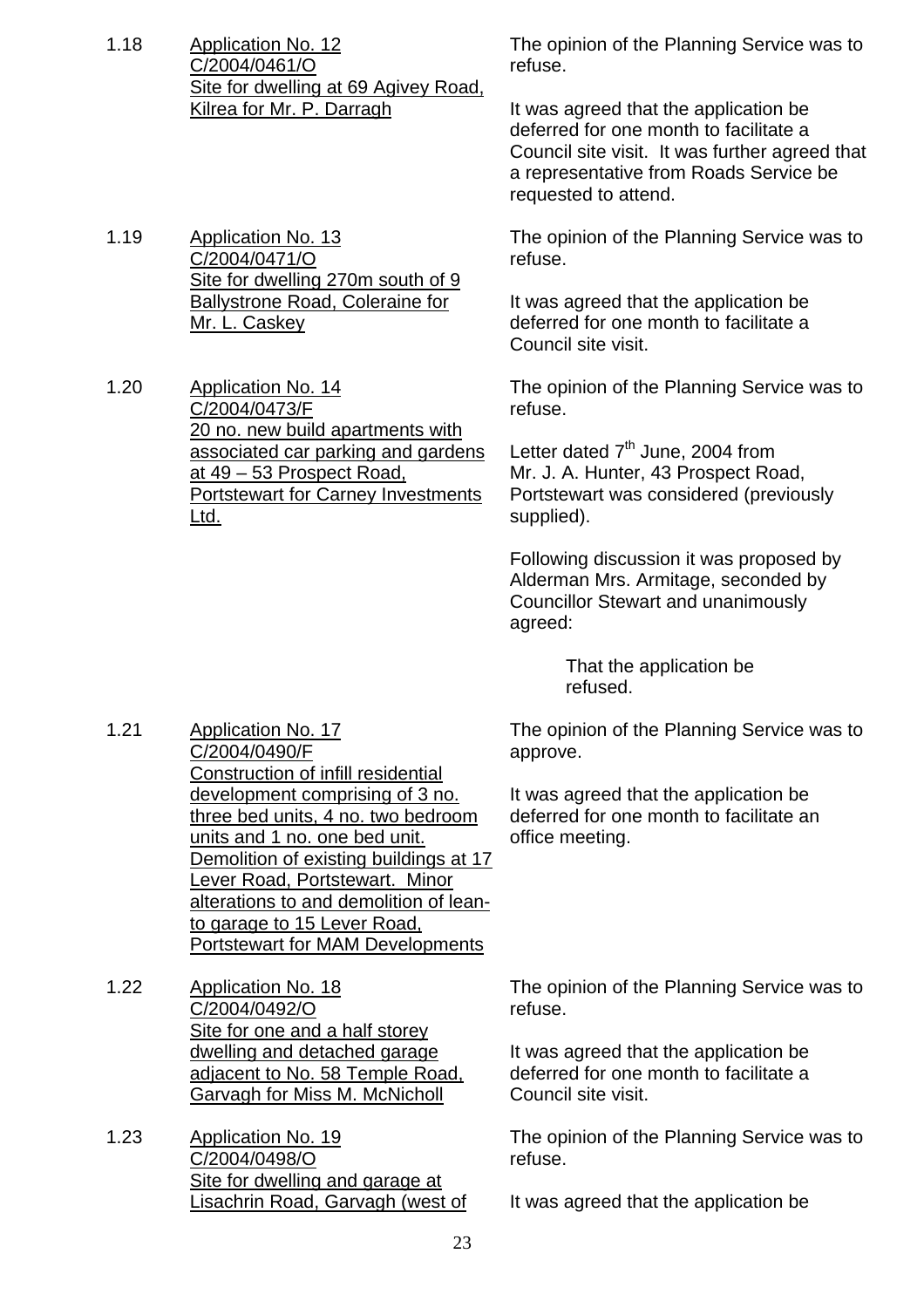junction of Lisachrin and Ballymenagh Road) for Mr. R. B. Fullerton

- 1.24 Application No. 23 C/2004/0522/O Site for dwelling and garage adjacent to 19 Ballystrone Road, Coleraine for Mr. Jeffers
- 1.25 Application No. 24 C/2004/0526/O New dwelling and garage adjacent to 23 Plantation Road, Garvagh for Mr. B. Stratton
- 1.26 Application No. 29 C/2004/0576/O Retirement dwelling adjacent to 36 Gateside Road, Coleraine for Mr. J. McCully Irons
- 1.27 Application No. 34 C/2004/0654/O Erection of 1.5 storey dwelling with detached garage at Castle Road, 40m north of Castle Road/Ballybogey Road junction, Bushmills for Mr. B. Williamson
- 1.28 Application No. 35 C/2004/0657/F Alterations to existing shop-fronts, installation of ventilation systems and internal compressors for hot food takeaway at 3 Dunmore Street, Coleraine for Domino's Pizza Group Ltd.

Application No. 36 C/2004/0658/A 4 x fascia signs, 1 x projecting sign and 1 x internal sign at 3 Dunmore Street, Coleraine for Domino's Pizza Group Ltd.

1.29 Application No. 38 C/2004/0675/O New dwelling and garage 300m north-west of 11 Ballyhackett Lane, Castlerock for Mrs. A. M. Purcell

deferred for one month to facilitate a Council site visit.

The opinion of the Planning Service was to refuse.

It was agreed that the application be deferred for one month to facilitate a Council site visit.

The opinion of the Planning Service was to refuse.

It was agreed that the application be deferred for one month to facilitate a Council site visit.

The opinion of the Planning Service was to refuse.

It was agreed that the application be deferred for one month to facilitate a Council site visit.

The opinion of the Planning Service was to refuse.

It was agreed that the application be deferred for one month to facilitate a Council site visit.

The opinion of the Planning Service was to approve both applications.

Councillor Deans asked to be recorded as dissenting with this decision.

The opinion of the Planning Service was to refuse.

It was agreed that the application be deferred for one month to facilitate a Council site visit.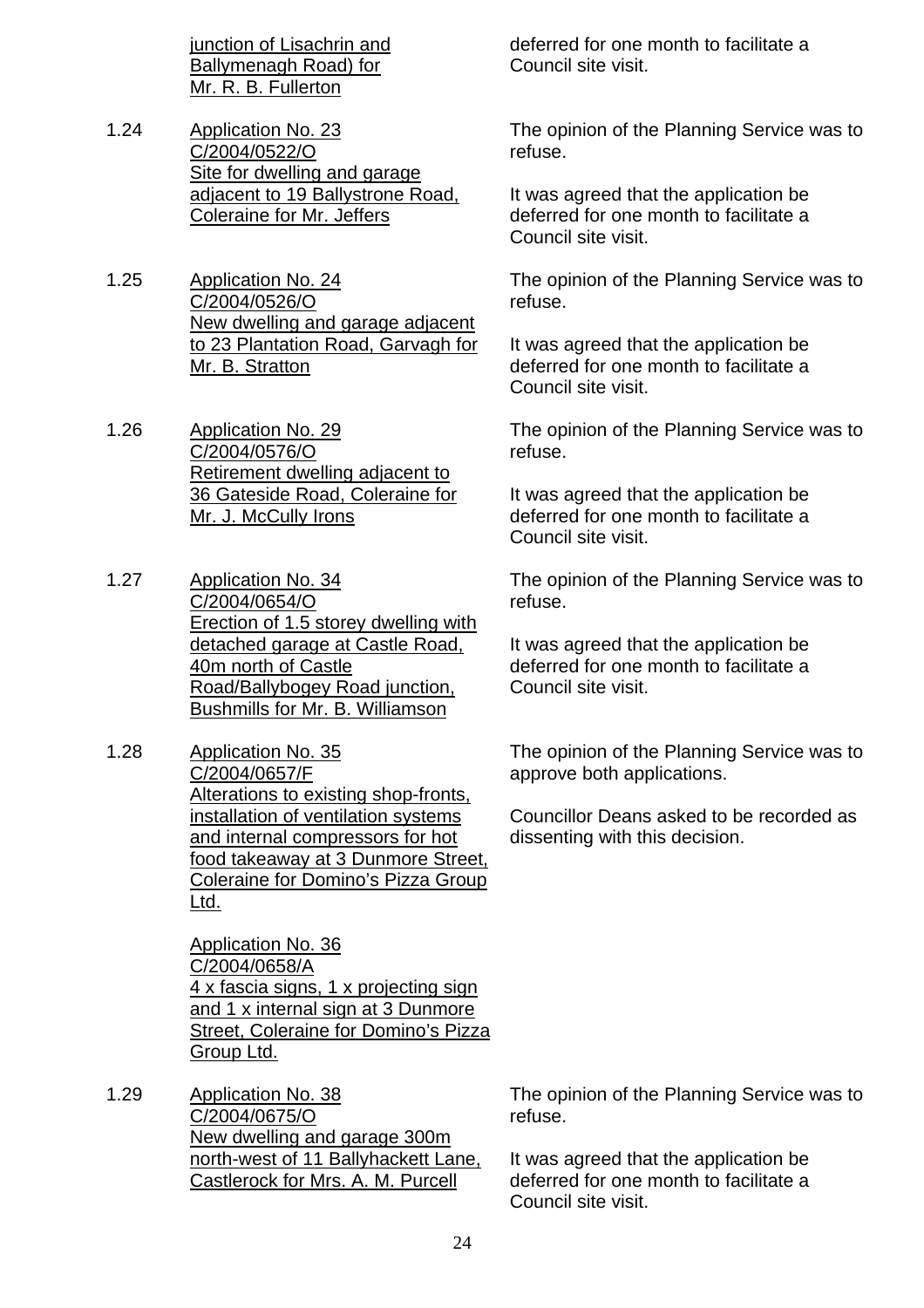- 1.30 Application No. 41 C/2004/0679/O Site for dwelling and garage adjacent to 147 Carrowreagh Road, Garvagh for Mr. Reid
- 1.31 Application No. 44 C/2004/0691/O Proposed site for dwelling adjacent to 103 Moneybrannon Road, Agahdowey, Coleraine for Mr. and Mrs. McCartney
- 1.32 Application No. 60 C/2004/0945/F Proposed improvements to dwelling at 57 Station Road, Portstewart for Mr. Hammond

The opinion of the Planning Service was to refuse.

It was agreed that the application be deferred for one month to facilitate a Council site visit.

The opinion of the Planning Service was to refuse.

It was agreed that the application be deferred for one month to facilitate a Council site visit.

The opinion of the Planning Service was to approve.

Reported that amended plans had been received. It was agreed that the application be deferred for one month to facilitate further consideration by the Planning Service.

# **2.0 NON DETERMINATION APPEAL**

2.1 Application No. C/2004/0277/F Housing development (comprising 70 units) on land off Knocklynn Road, Coleraine (land south of Knocklynn Park) for W. F. Kennedy & Sons

Consideration was given to letter dated 19<sup>th</sup> October, 2004 from the Planning Service (previously supplied).

Following discussion it was agreed:

 That Council support a refusal.

#### **3.0 GENERAL PLANNING ISSUES**

- 3.1 Application No. C/2003/1079 Reported that the Planning Service was awaiting a consultation response from Roads Service. 3.2 6 Sunnyvale Avenue, Portrush - Breach of Planning Approval Reported that this matter was now an enforcement issue. 3.3 Application No. C/2003/1366 Reported that an additional office meeting had taken place. 3.4 Application No. C/2004/0136 – Additional information requested Reported that the Enforcement Section had contacted the Councillor directly. **4.0 PLANNING ISSUES RAISED**
	-

 **BY MEMBERS**

4.1 Applications - Signage An update was requested on applications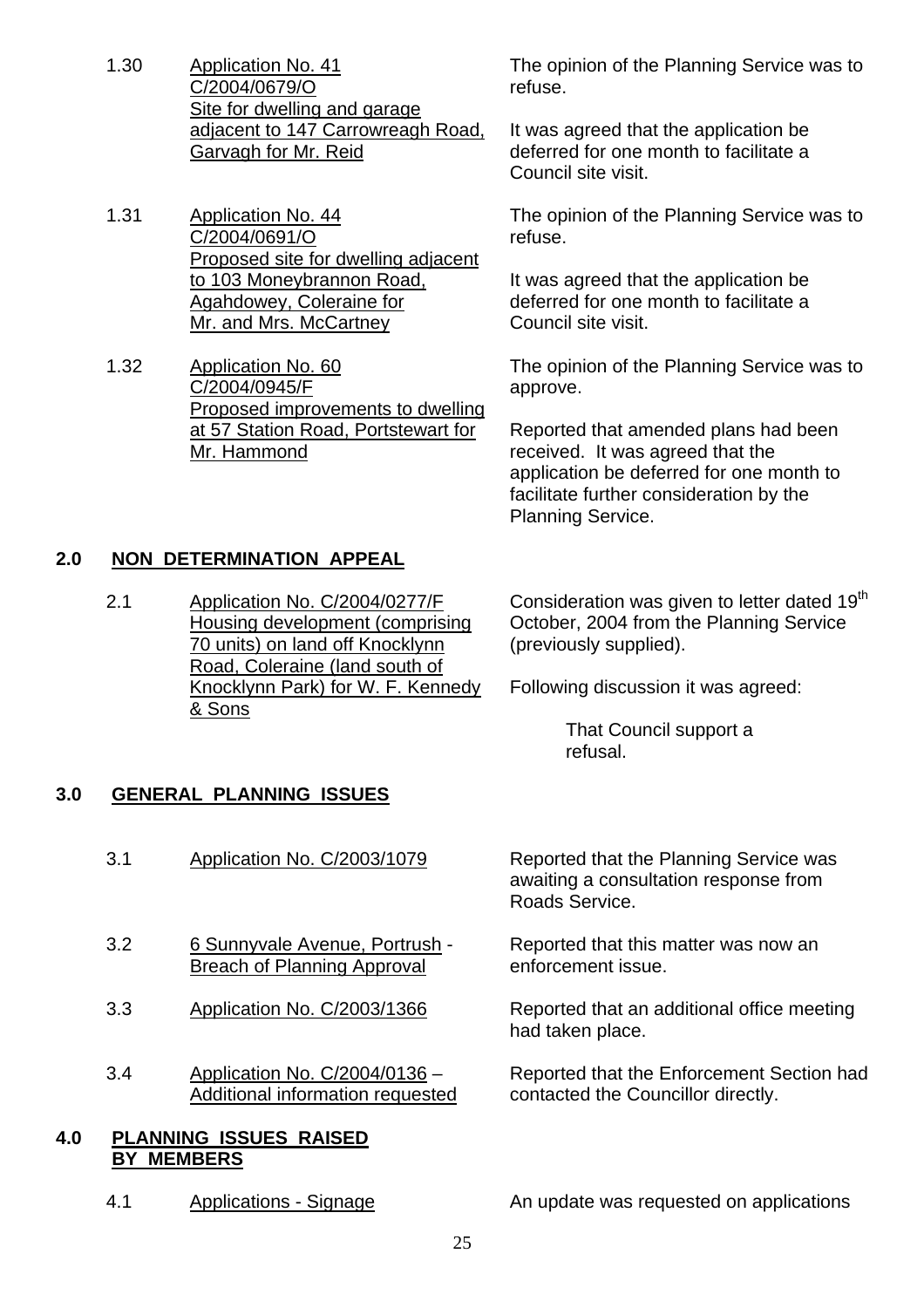|     |                                                                                    | for signage for Wetherspoon's Public<br>House, Castlerock Road, Coleraine and a<br>fast food outlet on Strand Road, Coleraine.                                                                 |
|-----|------------------------------------------------------------------------------------|------------------------------------------------------------------------------------------------------------------------------------------------------------------------------------------------|
| 4.2 | Application - Fast Food Outlet,<br><b>Hillcrest, Portrush</b>                      | Reference was made to a retrospective<br>application for a fast food outlet at Hillcrest,<br>Portrush.                                                                                         |
| 4.3 | Application No. C/2004/0195                                                        | Reference was made to the length of time<br>involved in processing this application.                                                                                                           |
|     |                                                                                    | Reported that the Planning Service was<br>awaiting a consultation response from<br>Roads Service.                                                                                              |
| 4.4 | Deferred application - Replacement<br>dwelling at 93 Drumcroone Road,<br>Coleraine | An update was requested on this deferred<br>application.                                                                                                                                       |
| 4.5 | <b>Applications - Disabled Extensions</b>                                          | Reference was made to the lengthy delays<br>in processing applications for disabled<br>extensions. The possibility of fast tracking<br>these applications would be investigated.               |
| 4.6 | <b>Cavity Walls</b>                                                                | Reference was made to the examination of<br>cavity walls during building construction.<br>Clarification of this matter would be sought.                                                        |
| 4.7 | <b>Issuing of Decisions</b>                                                        | Reference was made to the time period<br>involved in issuing decisions to applicants.                                                                                                          |
|     |                                                                                    | It was noted that decisions on current<br>applications were issued within one month<br>and that planning officers had made<br>progress in issuing decisions on the<br>backlog of applications. |
| 4.8 | <b>Wall - Riverside Retail Park</b>                                                | Concern was expressed regarding the wall                                                                                                                                                       |

#### **5.0 ROYAL TOWN PLANNING INSTITUTE SHAPING THE FUTURE OF HOUSING IN NORTHERN IRELAND - SEMINAR**

Reported that the above Seminar would be held in the Radisson Hotel, Belfast on 7<sup>th</sup> December, 2004.

at Riverside Retail Park.

Members interested in attending were asked to contact the Administrative Officer.

# **6.0 PLANNING (DEVELOPMENT PLAN) (AMENDMENT) REGULATIONS (N.I.) 2004 SR NO. 438**

Reported that the Department of the Environment had made a Statutory Rule entitled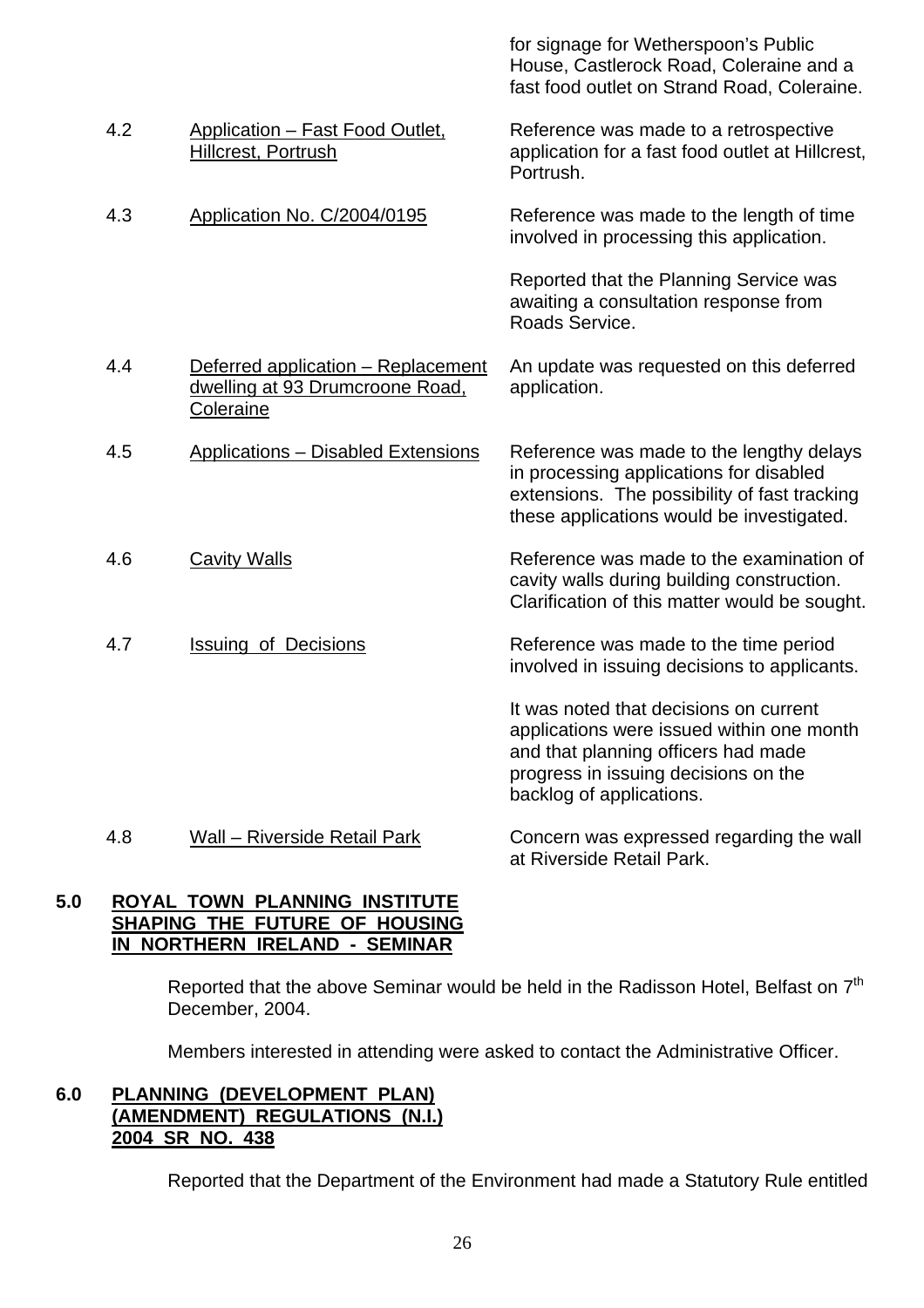the Planning (Development Plans) (Amendment) Regulations (Northern Ireland) 2004, No.  $438$  which would come into operation on  $17<sup>th</sup>$  November, 2004.

Noted.

# **7.0 HOUSES IN MULTIPLE OCCUPANCY**

Reported that the Environment Minister had announced that new legislation – The Planning (Use Classes) Order (N.I.) 2004 - would come into operation on 29<sup>th</sup> November, 2004 to tighten planning control on houses in multiple occupancy.

Noted.

# **8.0 NORTHERN AREA PLAN**

 The Administrative Officer reported that the Town Clerk and Chief Executive was at present continuing in discussion with Senior Counsel regarding this matter. A response was still awaited from the Minister.

Noted.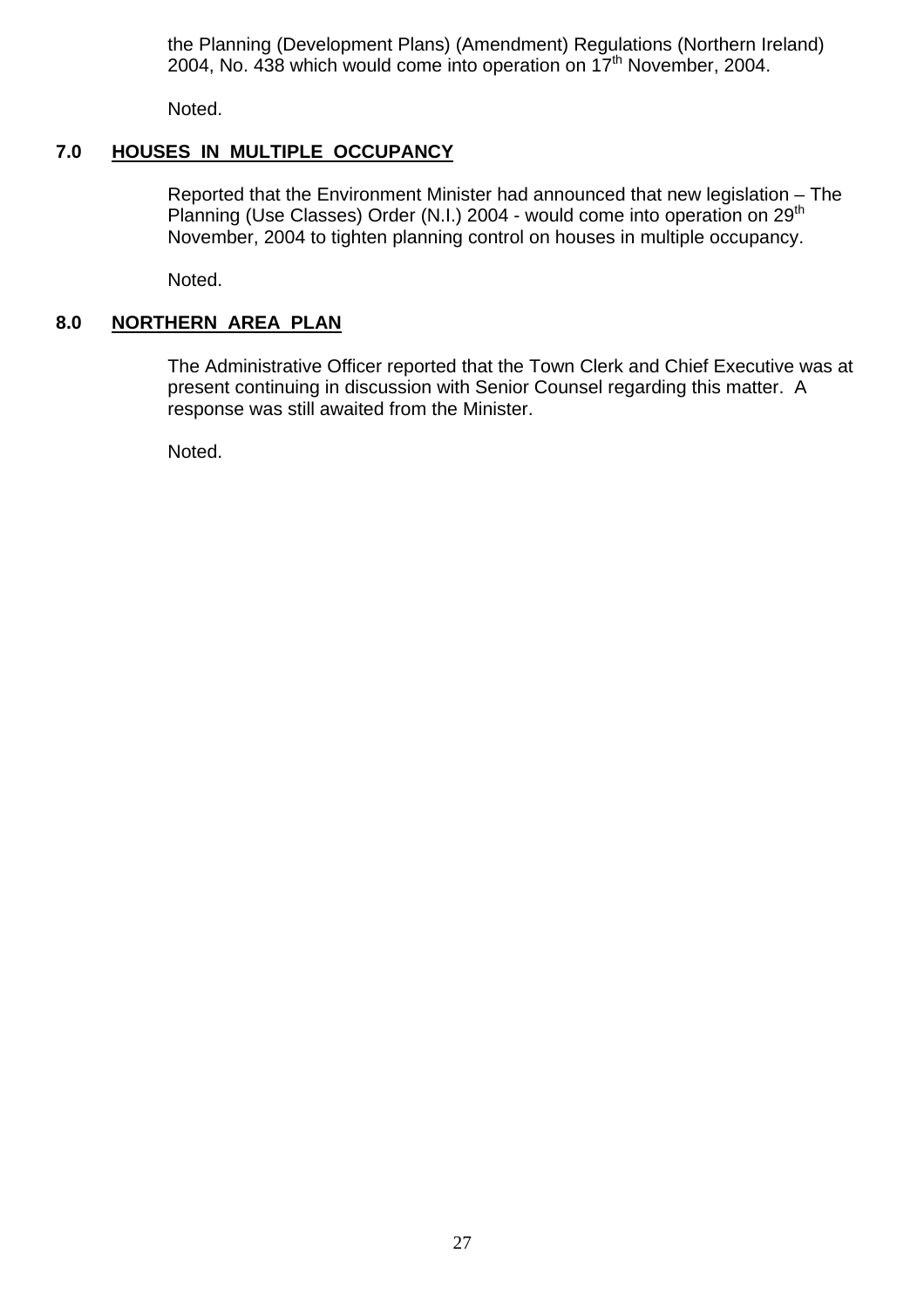# **POLICY AND DEVELOPMENT COMMITTEE**

**16th November, 2004.** 

**Present:** Councillor D. D. Barbour, in the Chair

 The Mayor, Councillor R. A. McPherson  $($  ltems  $3.0 - 14.0)$ 

 The Deputy Mayor, Alderman W. J. McClure (Items  $1.0 - 4.0$ )

#### Aldermen

P. E. A. Armitage (Mrs.) W. T. Creelman  $($ ltems  $1.0 - 2.3.3)$  B. Leonard E. T. Black (Mrs.) (Items  $1.0 - 9.0$ )

**Councillors**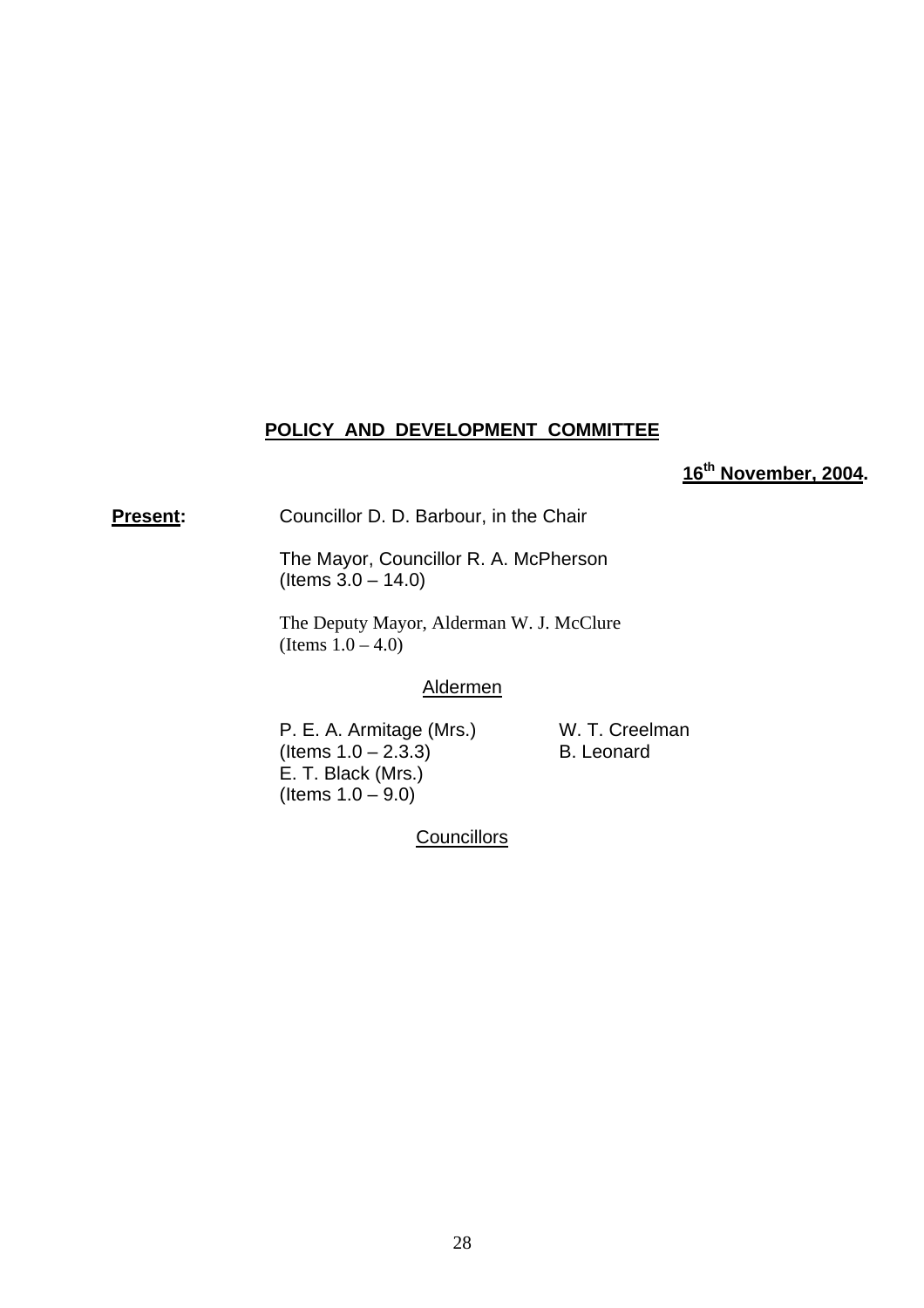C. S. Alexander (Ms.) O. M. Church (Mrs.) J. J. Dallat T. J. Deans E. P. Fielding (Mrs.) N. F. Hillis

E. A. Johnston (Mrs.) W. A. King G. L. McLaughlin . McQuillan (Items 1.0 - 9.0) W. J. Watt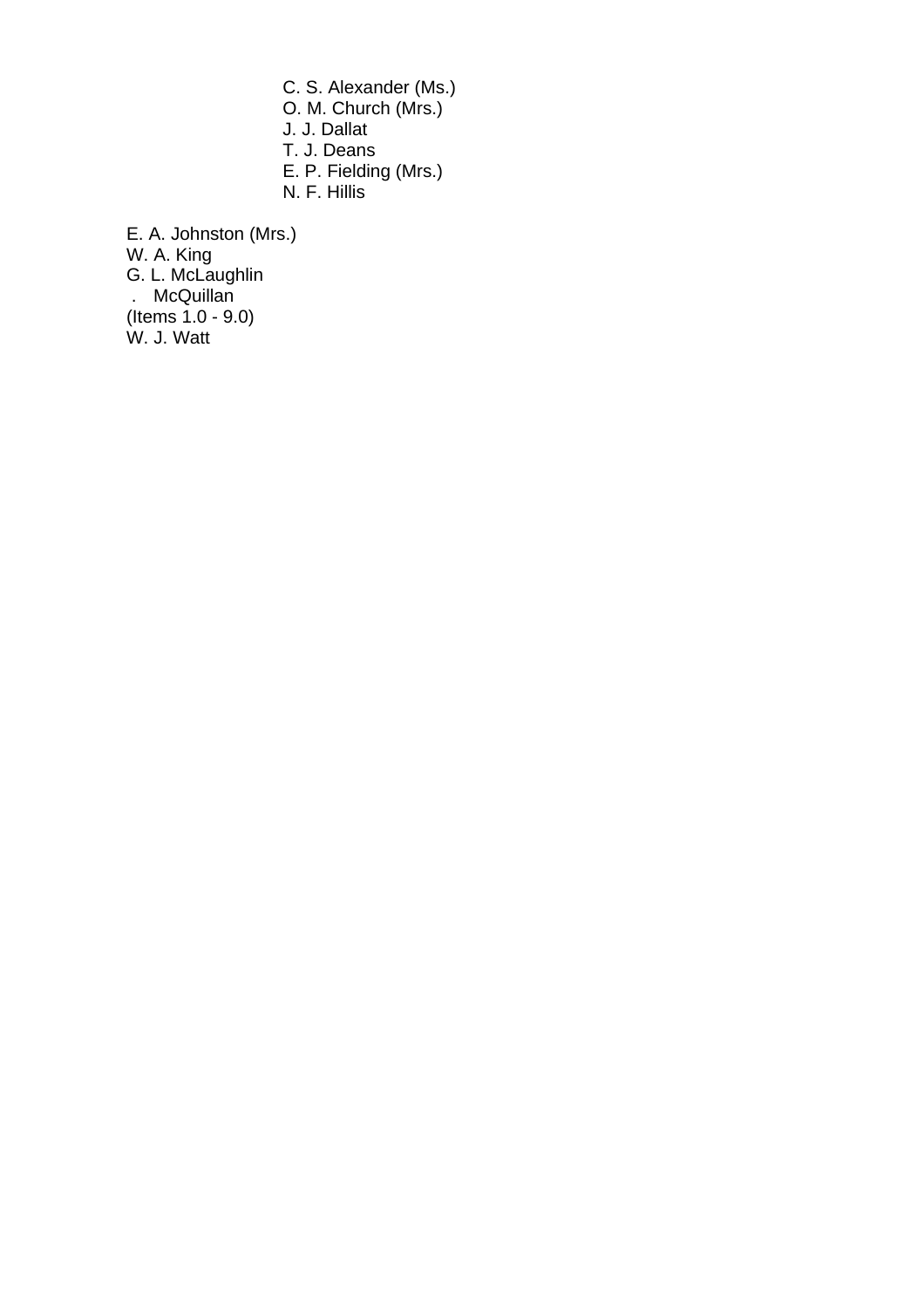**Officers in**

(Items

 **Attendance:** Town Clerk and Chief Executive, Head of Development Services

 1.0 – 2.3.3), Personnel Officer (Items 1.0 – 2.3.3), Finance Officer, Training Officer (Items 1.0 – 2.3.3), Policy Development Officer, Administrative Officer and Administrative Assistant

# Apologies: Councillors McClarty and Mullan

# **1.0 DEVELOPMENT SERVICES REPORT**

The Report of the Head of Development Services was considered (previously supplied).

Matters arising:

| their | 1.1 COLLAGE Ltd.                                                                | The Chairman welcomed Mr. T. Collins, Chairman;<br>Mr. A. McGowan, Vice Chairman and Mr. K.<br>Wilson, Manager, who were in attendance to<br>update Committee on the implementation of the<br>rural development programmes within Council's<br>Economic Development Strategy. |
|-------|---------------------------------------------------------------------------------|-------------------------------------------------------------------------------------------------------------------------------------------------------------------------------------------------------------------------------------------------------------------------------|
|       |                                                                                 | Mr. Wilson elaborated on initiatives funded under<br>the various programmes and outlined the trans-<br>national and inter-territorial programme, due to<br>launch early in 2005.                                                                                              |
|       |                                                                                 | The Chairman thanked the representatives for                                                                                                                                                                                                                                  |
|       |                                                                                 | informative presentation, following which they<br>withdrew.                                                                                                                                                                                                                   |
|       | 1.2 Northern Ireland Events<br>Company (NIEC)                                   | Consideration was given to information on DCAL's<br>proposed budget reductions for the NIEC over the<br>period 2006 - 2008, and the ensuing request for<br>support from the NIEC, as contained in the report.                                                                 |
|       |                                                                                 | During the ensuing discussion, it was<br>recommended:                                                                                                                                                                                                                         |
|       |                                                                                 | That Council write to the Minister to urge<br>reconsideration of the budget cuts and to<br>seek a meeting between the Minister and a<br>delegation from Council.                                                                                                              |
|       |                                                                                 | The Town Clerk and Chief Executive would also<br>request the NILGA Secretariat to table this issue<br>for the next meeting of NILGA.                                                                                                                                          |
|       | 1.3 Giant's Causeway and<br><b>Causeway Coast World</b><br><b>Heritage Site</b> | Consideration was given to the Head of<br>Development Services' draft response to<br>the draft Management Plan for the Giant's<br>Causeway and Causeway Coast World Heritage<br>Site drawn up by the Environment and Heritage<br>Service.                                     |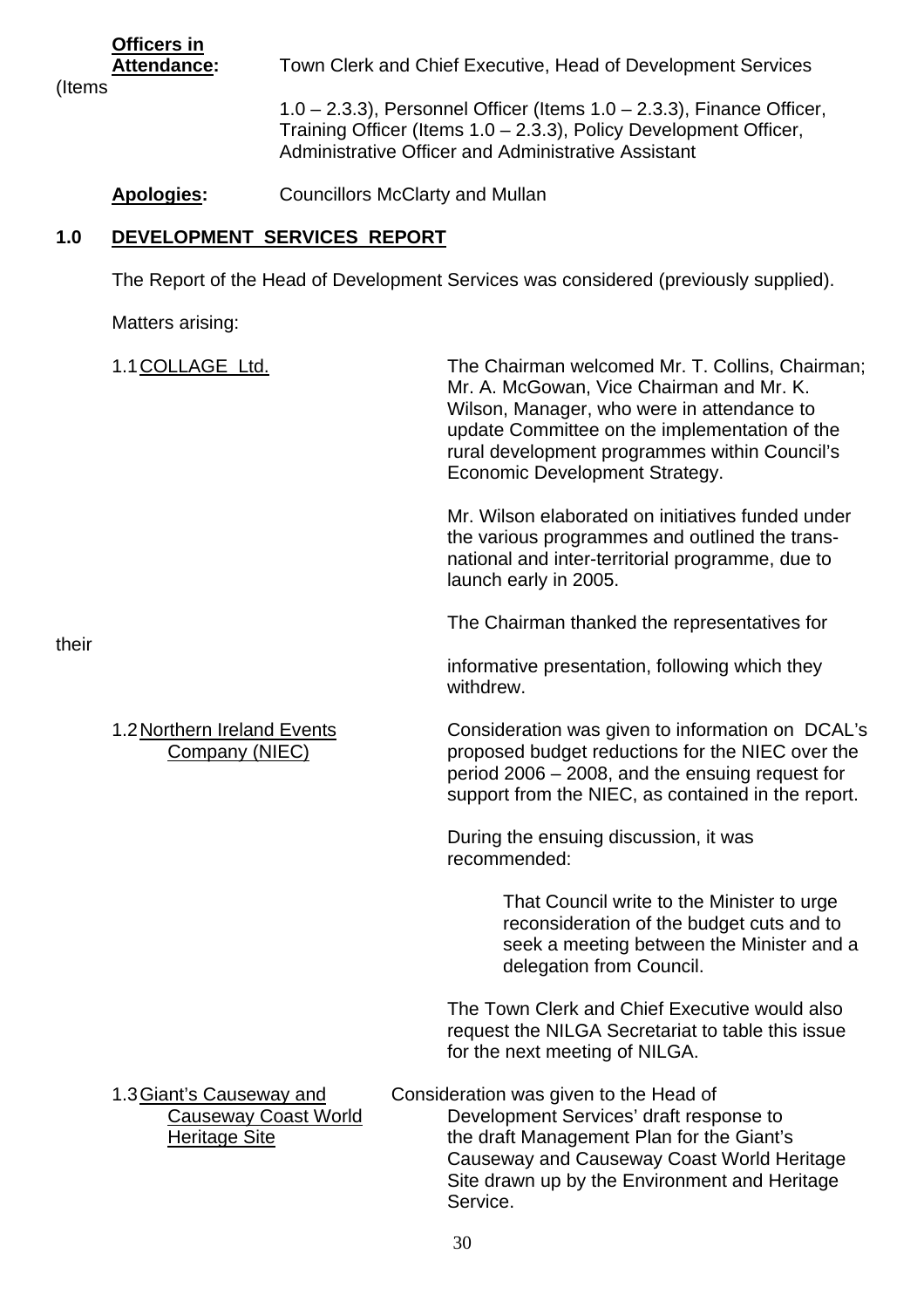During the ensuing discussion the Head of Development Services detailed further issues regarding "carrying capacity" and "scrutiny", which required clarification and it was recommended: That Council accept the draft response on clarification of the points outlined by the Head of Development Services. 1.4 Causeway Coast and Glens Council is recommended to approve Council Tourism Promotions staff to assist at holiday shows and trade exhibitions, as detailed in the report, where needed. 1.5 North West '200' Committee noted that, as a result of risk<br>Saturday 21<sup>st</sup> May. 2005 assessments carried out by Colera assessments carried out by Coleraine and District Motor Club Ltd., the practice times for the 2005 event would be extended by one hour and roads would close at 5.00 pm on each practice night, ie Tuesday  $17<sup>th</sup>$  and Thursday  $19<sup>th</sup>$  May, 2005. 1.6 Coleraine Tourist Information The Head of Development Services reported that Office **negotiations** were currently underway on a new lease for the premises at Railway Road and that Coleraine Tourist Information service would continue to operate from these premises. 1.7 National Parks – Study Visit A composite report on this trip is available from to Brittany Alderman Leonard on request. Recommended:

> That representatives from the Enivronment and Heritage Service and the Causeway Coast and Glens Heritage Trust be invited to address Council on issues relating to National Parks.

# **2.0 CORPORATE SERVICES REPORT**

The Report of the Director of Corporate Services was considered (previously supplied).

Matters arising:

 2.1 Stress and Employee Well- Mrs. Lucille McElholm, Training Officer, was in Being at Work Policy attendance to update members on Council's new Stress and Well-Being at Work Policy (previously supplied).

Recommended:

 That the Stress and Employee Well-Being at Work Policy be adopted.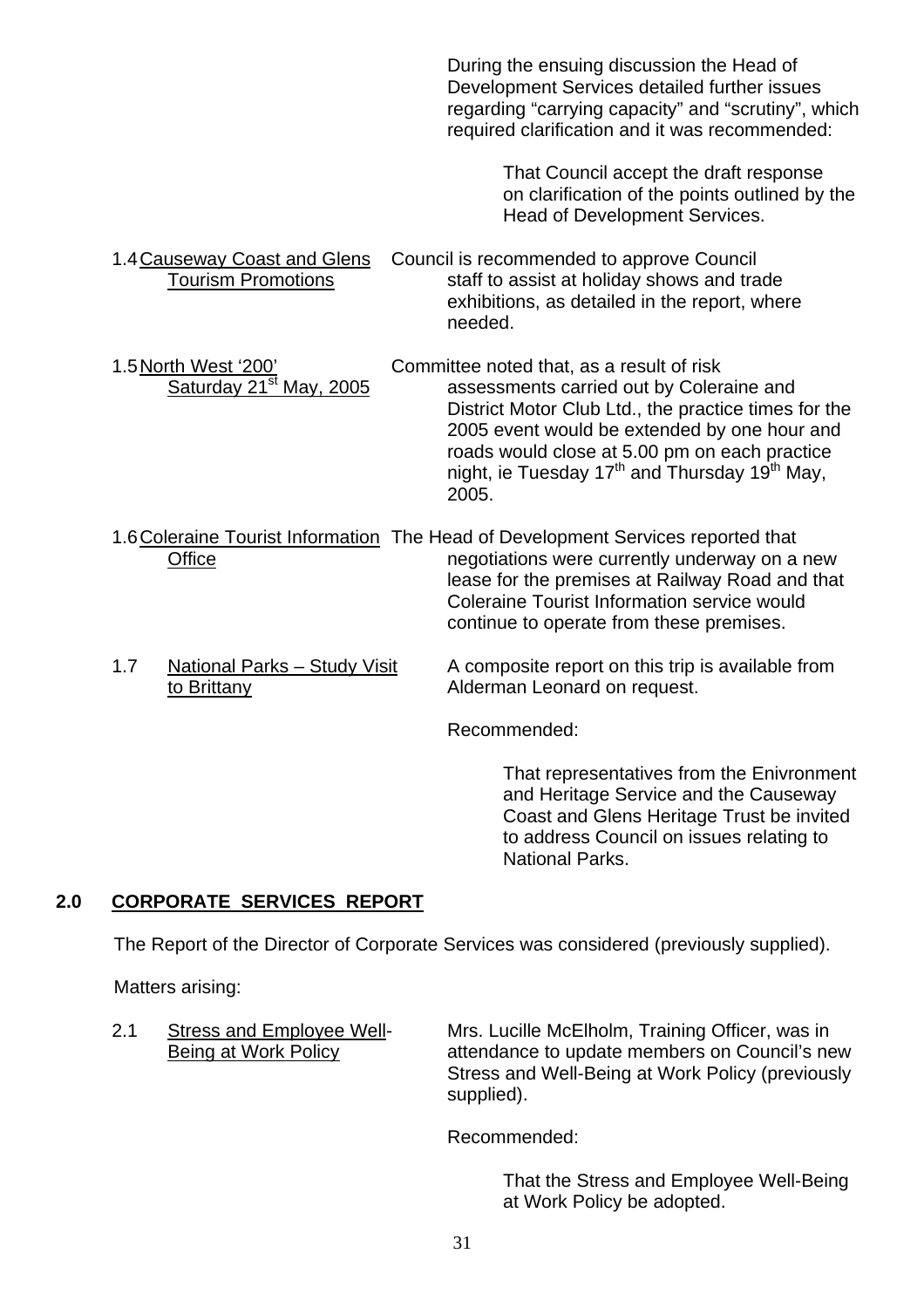#### 2.3 Matters for Information

 2.3.1 Accounts Committee noted that creditors' payments for October 2004, as per lists circulated, had been issued as follows:

| Revenue $A/C$    | £ 291,613.53 |
|------------------|--------------|
| Capital $A/C$    | £ 446,120.08 |
| Petty Cash A/C - | £ 352,604.91 |

- 2.3.2 Financial Statement as Members noted information on the financial at  $30<sup>th</sup>$  September, statement for the six month period ended  $30<sup>th</sup>$ 2004 September, 2004 as detailed in the report.
- 2.3.3 Appointments The following appointments had been made in accordance with the Local Government Staff Commission's Code of Procedures on Recruitment and Selection.

# Environmental Health Department

- Clerical Assistant (full-time): Mrs. E. Steen
- Clerical Assistant (part-time): Mrs. D. Knox
- Environmental Health Officer (job-share): Mrs. Y. Crowe
- **Environmental Protection Technician:** Mrs. C. Kennedy
- **Senior Environmental Health Officer (3 posts):** (i) Mrs. C. McNally
	- (ii) Mr. R. Donnelly
	- (iii) Mrs. A. Cann

#### Leisure Services Department

- Housekeeper/Cleaner, Flowerfield Arts Centre (2 posts):
	- (i) Mrs. V. Kearney
	- (ii) Mrs. M. Moffett

# **1.0 NOTICE OF MOTION**

The undernoted Notice of Motion was proposed by Alderman McClure, seconded by Councillor McQuillan and after discussion, unanimously agreed:

"This Council recognises that the proposed abolition of the "de-rating of manufacturing premises" will potentially put at risk thousands of jobs across Northern Ireland, many of them in the Coleraine Borough Council area.

Council formally proposes to write to the Minister responsible for Department of Enterprise and Investment to ask that a deputation be received from this Council in order that the problems faced by businesses in the Borough can be highlighted."

# **2.0 DRAFT CORPORATE PLAN**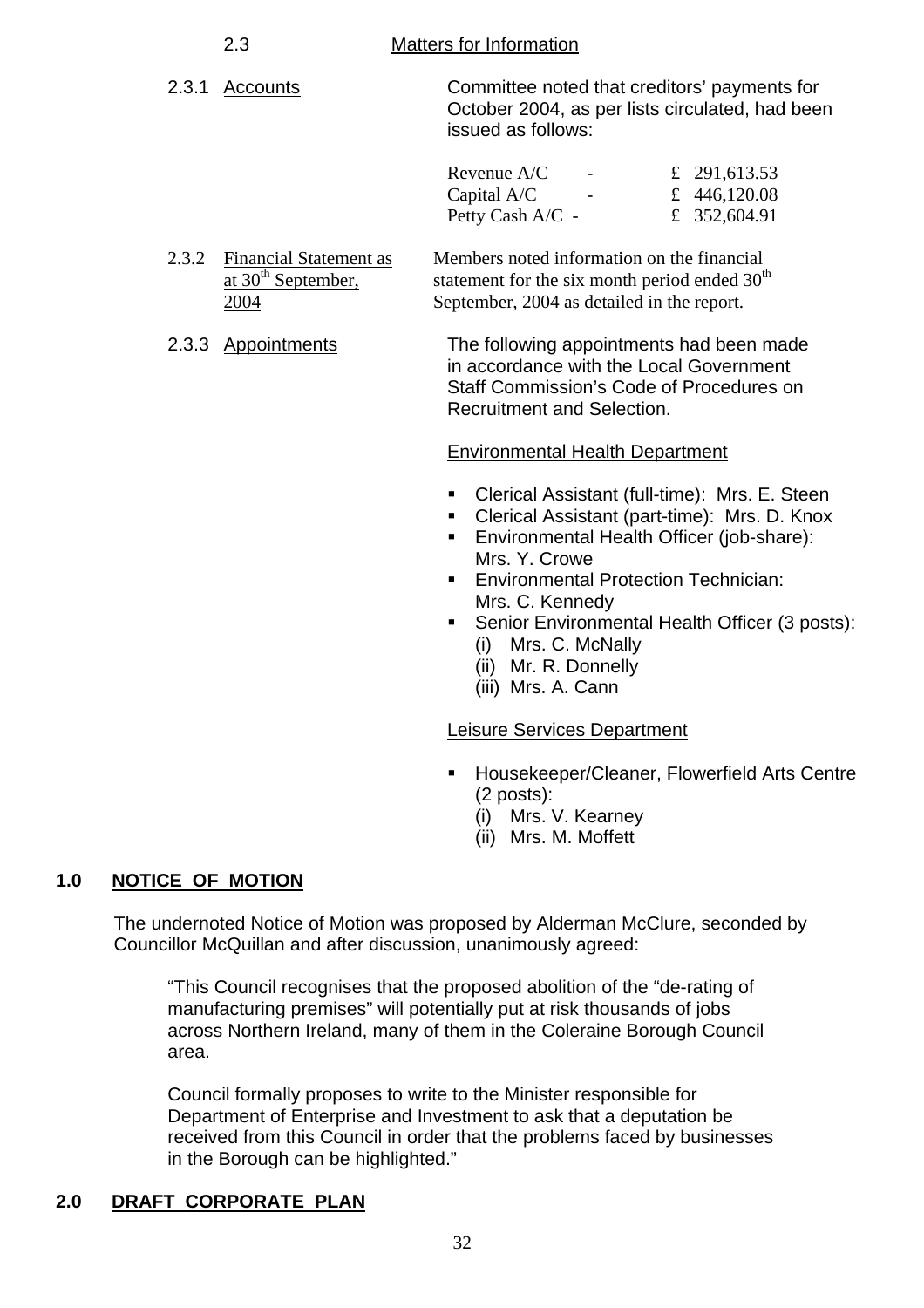Consideration was given to the Draft Corporate Plan 2005/2008 prepared by the Policy Development Officer who was in attendance to answer members' queries and note comments.

The draft would be revised before final presentation to Council.

#### **3.0 DEPARTMENT OF THE ENVIRONMENT - CONSULTATION ON THE DRAFT LOCAL GOVERNMENT (NORTHERN IRELAND) ORDER 2005**

Consideration was given to this Consultation Document (previously supplied) and it was proposed by Councillor Dallat and seconded by Councillor McLaughlin:

 That Council's response to this document include a request for a statutory Register of Interests for members to be included in the Order.

On a request for a recorded vote, members voted thus:

| <u>For:</u><br>Barbour, | Aldermen Mrs. Black and Leonard; Councillors Ms. Alexander,                    |
|-------------------------|--------------------------------------------------------------------------------|
|                         | Mrs. Church, Dallat, Hillis, Mrs. Johnston, King, McLaughlin and Watt<br>(11). |
| Against:                | Alderman Creelman, Councillors Deans, Mrs. Fielding and McQuillan<br>(4).      |
|                         | Abstention: The Mayor (1).                                                     |

The motion was, therefore, carried by eleven votes to four.

#### **4.0 NORTHERN IRELAND DRAFT PRIORITIES AND BUDGET 2005 - 08**

Consideration was given to the Northern Ireland Draft Priorities and Budget 2005-08 (previously supplied) and the associated reports:

- **Northern Ireland Draft Economic Vision (previously supplied);**
- "Fit for Purpose" The Reform Agenda in the Northern Ireland Civil Service (previously supplied).

The Northern Ireland Draft Priorities and Budget report would be considered further at the Leisure and Environment Committee meeting on 7<sup>th</sup> December, 2004.

A list of issues on which Council has previously expressed concern, eg the Belfast/ Londonderry rail link, would be provided prior to this meeting and members were requested to inform the Town Clerk and Chief Executive of any matters they would like to have included.

# **5.0 CONSULTATION LIST**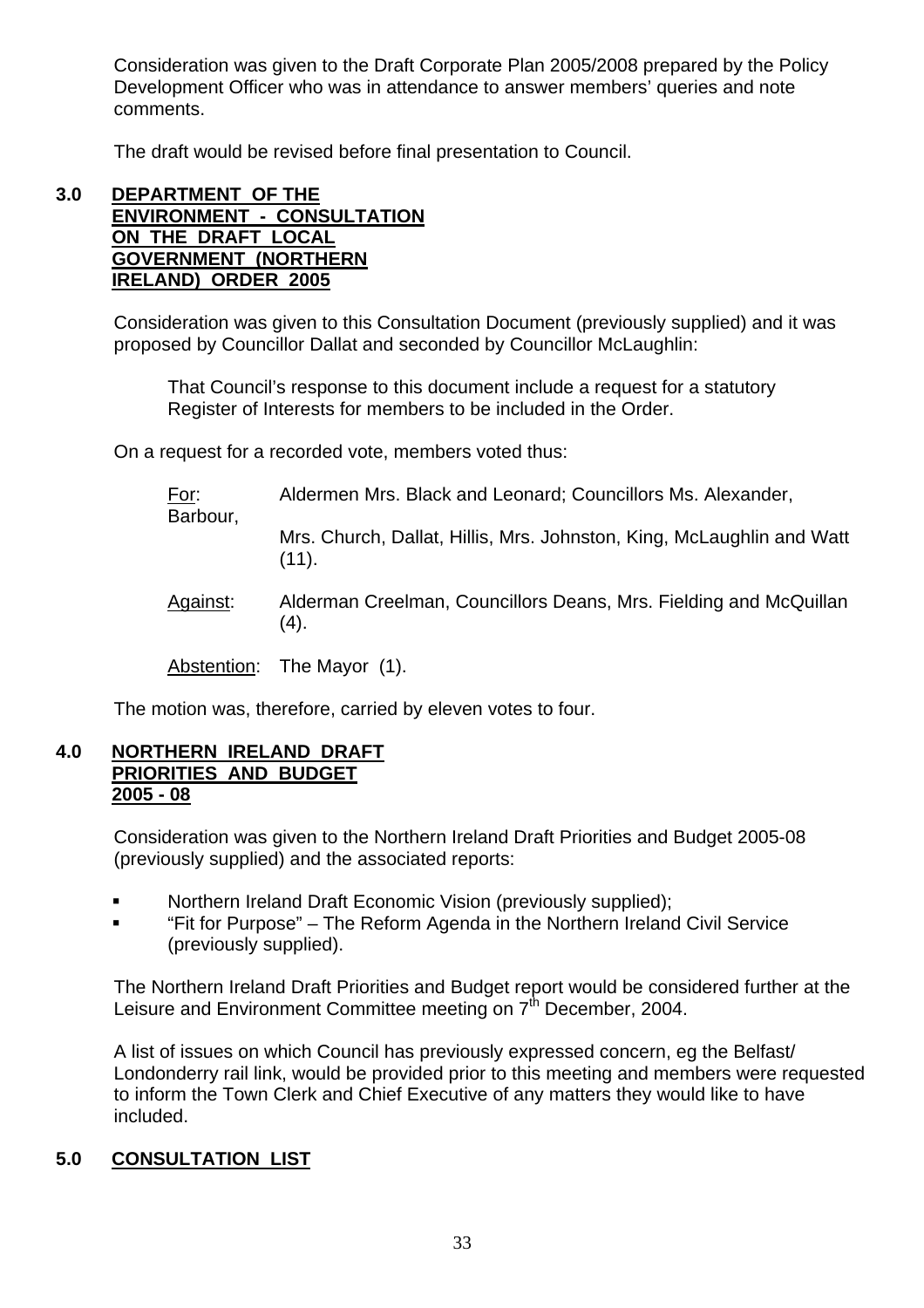The following consultation papers had been received and were available for members who wished to consider making a response:

(i) Department of Enterprise, Trade and Investment – The Northern Ireland Renewables Obligation Statutory Consultation

Comments due by: 10<sup>th</sup> December, 2004

- (ii) Department of Health, Social Services and Public Safety:
	- New Quality Standards for Children's Services for Under 12s
	- New Quality Standards for Domiciliary Care Agencies
	- New Quality Standards for Nursing Homes
	- New Quality Standards for Nursing Agencies
	- New Quality Standards for Children's Homes
	- New Quality Standards for Fostering Agencies

Comments due by: 20<sup>th</sup> December, 2004

(iii) Department for Social Development – Promoting Social Inclusion: **Homelessness** 

Comments due by: 4<sup>th</sup> February, 2005

Any member who wished a document to be considered at a future meeting was requested to contact the Town Clerk and Chief Executive.

# **6.0 LAUREL HILL POST OFFICE**

Read letter from the Post Office (previously supplied) advising that, as the result of the agent resigning, this branch would be moved to premises at 3-5 Greenmount Avenue, Coleraine.

Noted.

#### **7.0 WATER REFORM**

Read letter from the General Consumer Council inviting Council feedback on the paper 'Water - A Clear Way Forward' (previously supplied).

Noted.

#### **8.0 NORTHERN IRELAND REVIEW OF PUBLIC ADMINISTRATION**

 Read press notice advising that the Minister had commissioned further work on local identity to be carried out by the Review Team and that publication of a Consultation Document should be forthcoming early in the New Year.

Noted.

#### **9.0 DOCUMENTS TABLED**

(i) Postwatch – Annual Report 2003-2004.